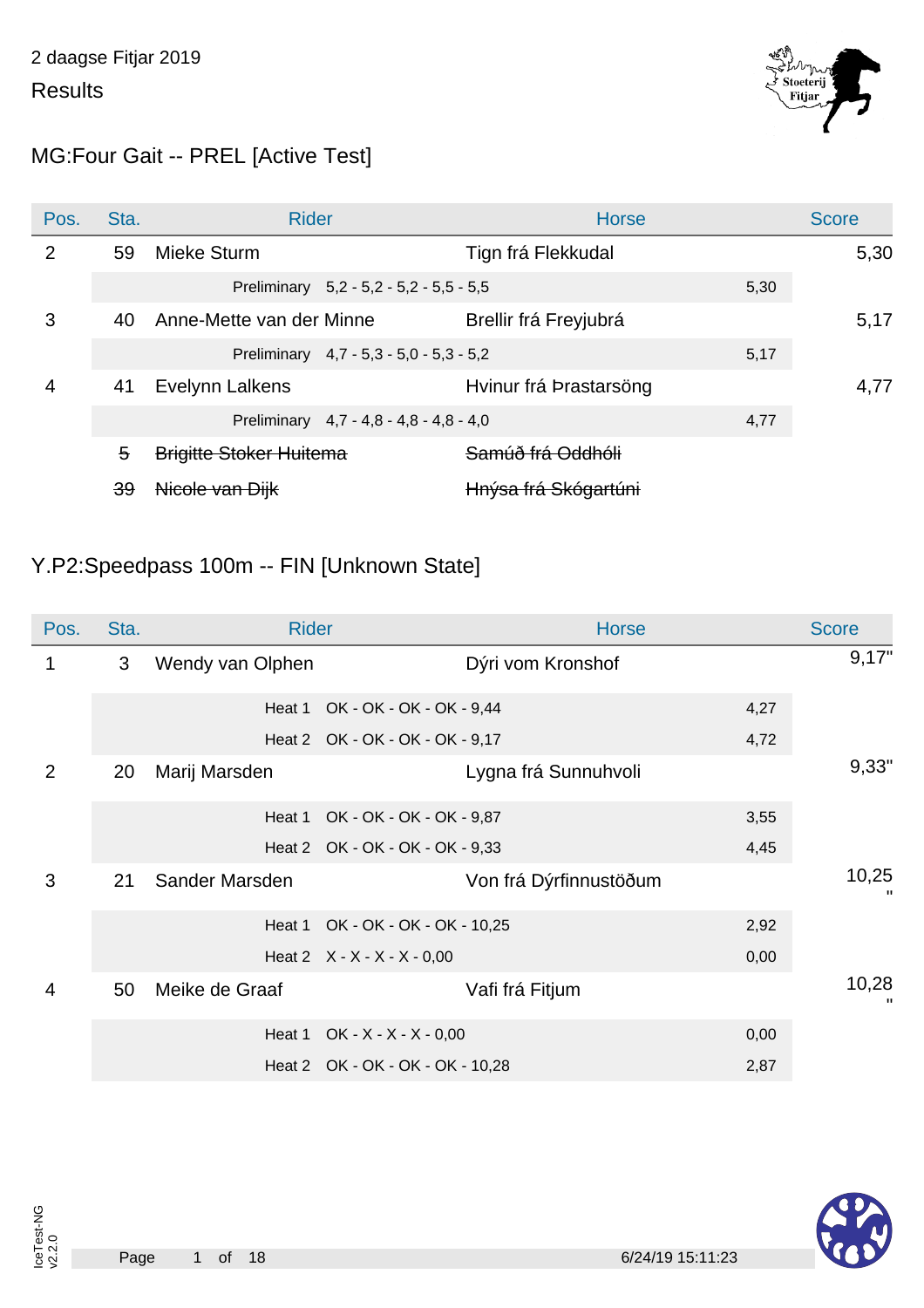| 5 | 32 | <b>Michiel Blok</b> | Kólga frá Fitjum                 |      |       |
|---|----|---------------------|----------------------------------|------|-------|
|   |    |                     | Heat 1 OK - OK - OK - OK - 11,92 | 0,13 |       |
|   |    |                     | Heat 2 OK - OK - OK - OK - 11,25 | 1,25 |       |
| 6 | 16 | Jilles de Vries     | Vorsól frá Hróarsholti 2         |      | 0,00" |
|   |    |                     | Heat 1 OK - OK - $X - X - 0,00$  | 0,00 |       |
|   |    |                     | Heat 2 OK - OK - $X - X - 0,00$  | 0,00 |       |
|   | 8  | Merel van Wijk      | Mardíe frá Arhakka               |      |       |

# Y.PP1:Telgangproef -- FIN

| Pos.            | Sta. | <b>Rider</b>          |                                                    | <b>Horse</b>                                              |      | <b>Score</b> |
|-----------------|------|-----------------------|----------------------------------------------------|-----------------------------------------------------------|------|--------------|
| 1               | 3    | Wendy van Olphen      |                                                    | Dýri vom Kronshof                                         |      | 4,88         |
|                 |      |                       | Heat 1 3,0 - OK - 5,5 - 5,5 - OK - 10,2 - 5,0      |                                                           | 4,67 |              |
|                 |      |                       | Heat 2 4,0 - OK - 5,5 - 6,0 - OK - 9,8 - 4,0       |                                                           | 5,08 |              |
| $\overline{2}$  | 21   | Sander Marsden        |                                                    | Von frá Dýrfinnustöðum                                    |      | 4,13         |
|                 |      |                       | Heat 1 3,0 - OK - 3,0 - 5,0 - OK - 11,3 - 5,0      |                                                           | 3,25 |              |
|                 |      |                       | Heat 2 4,5 - OK - 6,0 - 6,0 - OK - 10,3 - 5,0      |                                                           | 5,00 |              |
| 3               | 29   | Britta van der Linden |                                                    | Valdís frá Árbæ                                           |      | 3,00         |
|                 |      |                       | Heat 1 5,0 - OK - 5,0 - 5,0 - OK - 10,7 - 4,0      |                                                           | 4,25 |              |
|                 |      |                       | Heat 2 $0,0 - X - 0,0 - 6,0 - OK - 0,0 - 4,5$      |                                                           | 1,75 |              |
| $\overline{4}$  | 20   | Marij Marsden         |                                                    | Lygna frá Sunnuhvoli                                      |      | 2,88         |
|                 |      |                       | Heat 1 5,5 - OK - 6,0 - 6,5 - OK - 9,5 - 4,0       |                                                           | 5,75 |              |
|                 |      |                       |                                                    | Heat 2 $0,0(R) - OK(R) - 0,0(R) - 0,0(R) - X - 0,0 - 0,0$ | 0,00 |              |
| 5               | 57   | Bert den Uijl         |                                                    | Maja II from Fitjamyri                                    |      | 2,55         |
|                 |      |                       | Heat $1 \quad 4.0 - X - 0.0 - 0.0 - X - 0.0 - 0.0$ |                                                           | 0,67 |              |
|                 |      |                       | Heat 2 5,0 - OK - 6,0 - 6,0 - OK - 10,1 - 0,0      |                                                           | 4,42 |              |
| $6\phantom{1}6$ | 8    | Merel van Wijk        |                                                    | Mardís frá Árbakka                                        |      | 2,38         |
|                 |      |                       | Heat 1 0,0 - OK - 4,5 - 5,0 - OK - 11,8 - 3,0      |                                                           | 2,25 |              |
|                 |      |                       | Heat 2 4,0 - OK - 4,0 - 4,5 - OK - 12,9 - 2,5      |                                                           | 2,50 |              |
| $\overline{7}$  | 30   | Manuela Lekkerkerker  |                                                    | Valdís van 't Slingerbos                                  |      | 1,29         |
|                 |      |                       | Heat 1 4,0 - OK - 4,0 - 4,0 - OK - 14,7 - 0,0      |                                                           | 2,00 |              |
|                 |      |                       | Heat 2 $3,5 - X - 0,0 - 0,0 - X - 0,0 - 0,0$       |                                                           | 0,58 |              |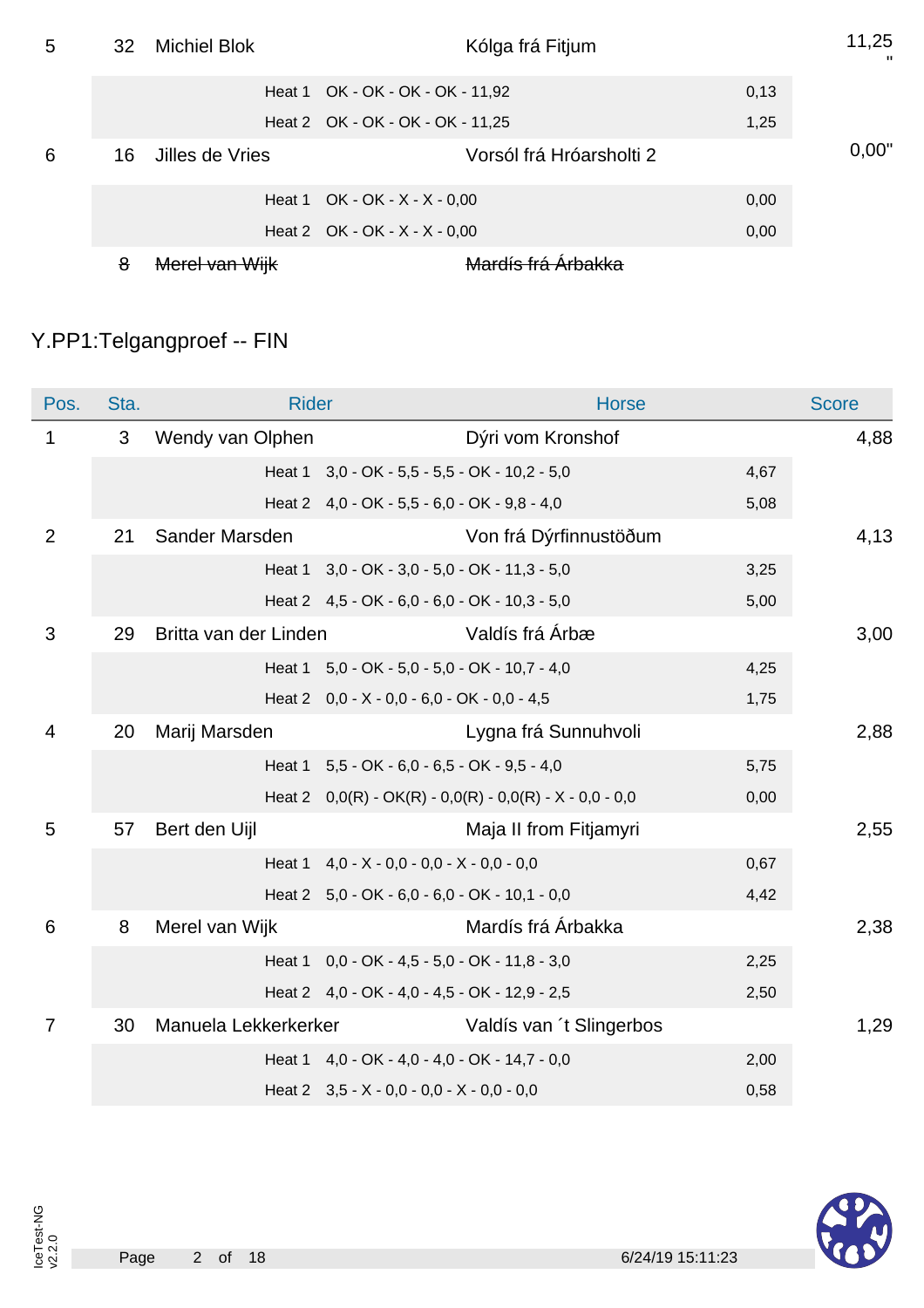| Meike de Graaf<br>50 |  | Vafi frá Fitjum                                           |      | 0,46 |
|----------------------|--|-----------------------------------------------------------|------|------|
|                      |  | Heat 1 $0,0(R) - X(R) - 0,0(R) - 5,5(R) - OK - 0,0 - 0,0$ | 0,92 |      |
|                      |  | Heat 2 $0,0 - X - 0,0 - 0,0 - X - 0,0 - 0,0$              | 0,00 |      |

Mark Timmerman, Lisa Kroon, Josien Warris, Armet Tuijn, Eva Beun, Irene Steringa, Nanco Lekkerkerker Y2.F3:Vijfgangenproef -- PREL

| Pos. | Sta. | <b>Rider</b>                            | <b>Horse</b>                |             | <b>Score</b> |
|------|------|-----------------------------------------|-----------------------------|-------------|--------------|
| 1    | 38   | Evelyn van der Stelt                    | Álfröðull frá Drottnasteini | <b>AFIN</b> | 4,83         |
|      |      | Preliminary 5,3 - 5,1 - 3,7 - 4,8 - 4,6 |                             | 4,83        |              |
| 2    | 26   | <b>Fieke Klein Wassink</b>              | Andvari van de Ruiterberg   | <b>AFIN</b> | 4,23         |
|      |      | Preliminary 4,5 - 3,3 - 4,4 - 4,6 - 3,8 |                             | 4,23        |              |
| 3    | 30   | Manuela Lekkerkerker                    | Valdís van 't Slingerbos    | <b>AFIN</b> | 4,07         |
|      |      | Preliminary 4,1 - 4,3 - 3,3 - 3,8 - 4,3 |                             | 4,07        |              |
| 4    | 32   | <b>Michiel Blok</b>                     | Kólga frá Fitjum            | <b>AFIN</b> | 3,93         |
|      |      | Preliminary 4,2 - 3,8 - 3,8 - 5,1 - 3,8 |                             | 3,93        |              |
| 5    | 69   | Noor Dokter                             | Fylkir frá Grótti           | <b>AFIN</b> | 3,30         |
|      |      | Preliminary 3,8 - 3,3 - 2,8 - 2,5 - 3,9 |                             | 3,30        |              |
| 6    | 27   | <b>Carolien Knibbe</b>                  | Gloría frá Sælukoti         |             | 3,10         |
|      |      | Preliminary 3,0 - 3,3 - 3,0 - 4,2 - 2,9 |                             | 3,10        |              |

#### Irene Steringa, Mark Timmerman, Armet Tuijn, Josien Warris, Lisa Kroon Y2.F2:Vijfgangenproef -- PREL

| Pos. | Sta. | <b>Rider</b>               |                                           | <b>Horse</b>              |      | <b>Score</b> |      |
|------|------|----------------------------|-------------------------------------------|---------------------------|------|--------------|------|
| 1    | 62   | Juliet ten Bokum           |                                           | Þórarinn frá Krá          |      | <b>AFIN</b>  | 5,67 |
|      |      |                            | Preliminary 5,9 - 6,0 - 5,6 - 5,5 - 4,7   |                           | 5,67 |              |      |
| 2    | 71   | Jet van de Hoeve           |                                           | Skolla frá Niðurlandi     |      | <b>AFIN</b>  | 5,60 |
|      |      |                            | Preliminary 5,6 - 5,5 - 5,6 - 5,7 - 5,6   |                           | 5,60 |              |      |
| 3    | 63   | <b>Marjolein Strikkers</b> |                                           | Stelpa van 't Groote Veld |      | <b>AFIN</b>  | 5,33 |
|      |      |                            | Preliminary 5,6 - 5,4 - 5,0 - 5,2 - 5,4   |                           | 5,33 |              |      |
| 4    | 9    | Leonie Ringers             |                                           | Gáta frá Fitjum           |      | <b>AFIN</b>  | 5,30 |
|      |      |                            | Preliminary $4.9 - 5.1 - 5.5 - 5.7 - 5.3$ |                           | 5,30 |              |      |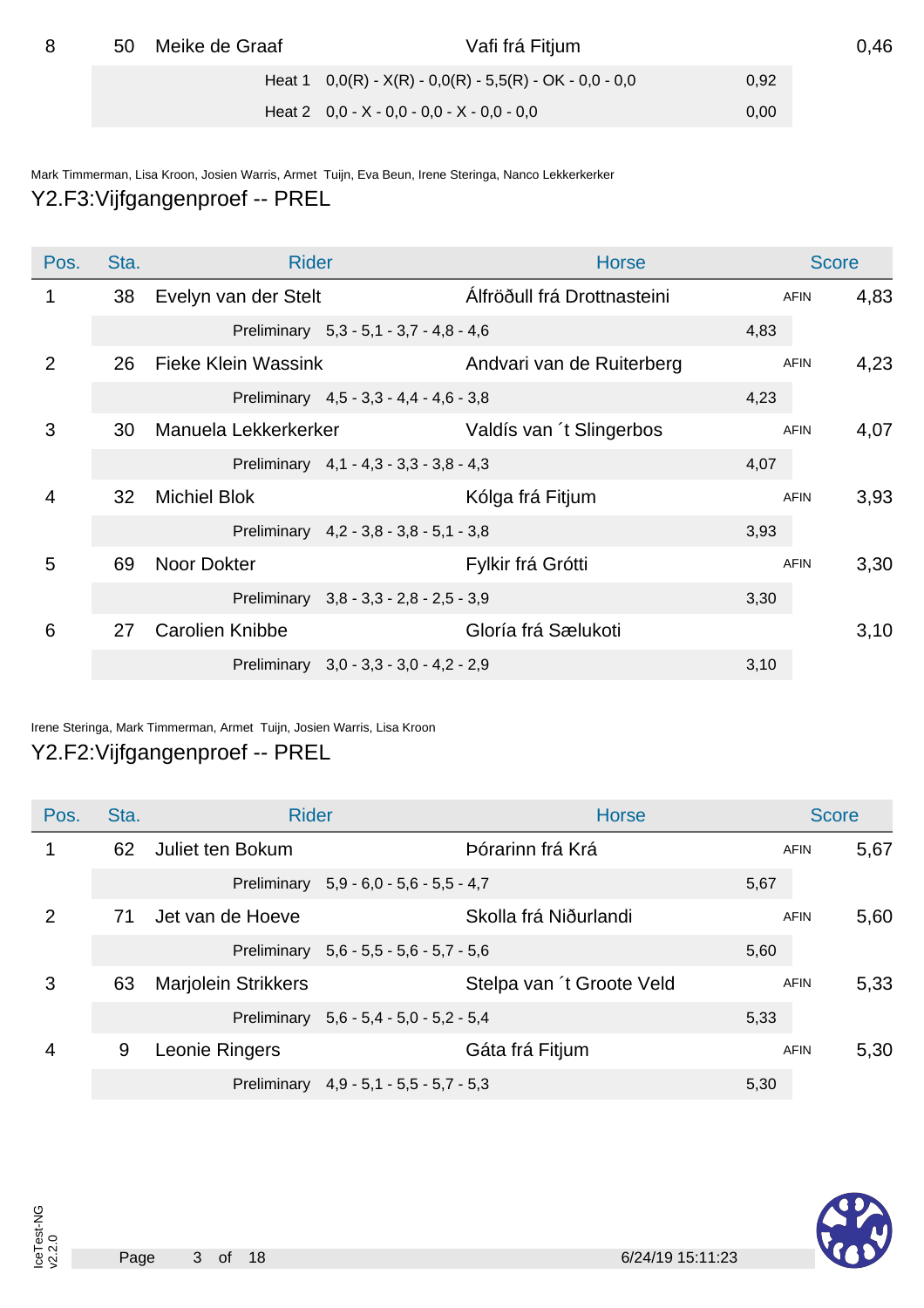| 5              | 57 | Bert den Uijl         |                                         | Maja II from Fitjamyri   |      | <b>AFIN</b> | 5,27 |
|----------------|----|-----------------------|-----------------------------------------|--------------------------|------|-------------|------|
|                |    |                       | Preliminary 5,4 - 4,9 - 4,8 - 5,6 - 5,5 |                          | 5,27 |             |      |
| 6              | 3  | Wendy van Olphen      |                                         | Dýri vom Kronshof        |      | <b>AFIN</b> | 5,03 |
|                |    |                       | Preliminary 5,1 - 5,1 - 5,3 - 4,9 - 4,9 |                          | 5,03 |             |      |
| $\overline{7}$ | 20 | Marij Marsden         |                                         | Lygna frá Sunnuhvoli     |      |             | 5,00 |
|                |    |                       | Preliminary 4,2 - 5,0 - 5,1 - 4,9 - 5,2 |                          | 5,00 |             |      |
| 8              | 8  | Merel van Wijk        |                                         | Mardís frá Árbakka       |      |             | 4,73 |
|                |    |                       | Preliminary 4,6 - 4,7 - 5,1 - 4,9 - 3,4 |                          | 4,73 |             |      |
| 9              | 21 | Sander Marsden        |                                         | Von frá Dýrfinnustöðum   |      |             | 4,57 |
|                |    |                       | Preliminary 4,4 - 4,4 - 4,8 - 4,7 - 4,6 |                          | 4,57 |             |      |
| 10             | 50 | Meike de Graaf        |                                         | Vafi frá Fitjum          |      |             | 4,23 |
|                |    |                       | Preliminary 4,4 - 3,9 - 4,5 - 4,4 - 3,8 |                          | 4,23 |             |      |
| 11             | 29 | Britta van der Linden |                                         | Valdís frá Árbæ          |      |             | 3,63 |
|                |    |                       | Preliminary 3,6 - 3,5 - 3,9 - 3,6 - 3,7 |                          | 3,63 |             |      |
| 12             | 16 | Jilles de Vries       |                                         | Vorsól frá Hróarsholti 2 |      |             | 3,33 |
|                |    |                       | Preliminary 3,1 - 3,4 - 3,5 - 3,1 - 3,6 |                          | 3,33 |             |      |
|                |    |                       |                                         |                          |      |             |      |

Irene Steringa, Eva Beun, Armet Tuijn, Josien Warris, Lisa Kroon

Y2.F2:Vijfgangenproef -- AFIN

| Pos. | Sta. | <b>Rider</b>   |                                      | <b>Horse</b>           |      | <b>Score</b> |
|------|------|----------------|--------------------------------------|------------------------|------|--------------|
| 1    | 57   | Bert den Uijl  |                                      | Maja II from Fitjamyri |      | 6,02         |
|      |      |                | Tölt $6,5 - 6,0 - 6,0 - 6,0 - 6,0$   |                        | 6,00 |              |
|      |      |                | Trot $6,0 - 6,5 - 6,0 - 6,0 - 6,0$   |                        | 6,00 |              |
|      |      |                | Walk $6,0 - 5,5 - 6,0 - 6,0 - 5,0$   |                        | 5,83 |              |
|      |      |                | Canter $5,0 - 5,5 - 5,5 - 5,0 - 5,5$ |                        | 5,33 |              |
|      |      |                | Pace $5,5 - 6,5 - 6,5 - 6,5 - 6,5$   |                        | 6,50 |              |
| 2    | 9    | Leonie Ringers |                                      | Gáta frá Fitjum        |      | 5,52         |
|      |      |                | Tölt $6,0 - 6,0 - 5,5 - 6,0 - 5,5$   |                        | 5,83 |              |
|      |      |                | Trot $5,0 - 5,5 - 5,0 - 5,5 - 5,5$   |                        | 5,33 |              |
|      |      |                | Walk 6,0 - 5,5 - 6,0 - 6,0 - 5,5     |                        | 5,83 |              |
|      |      |                | Canter 4,5 - 4,5 - 4,5 - 4,5 - 4,5   |                        | 4,50 |              |
|      |      |                | Pace $5,0 - 5,5 - 6,0 - 5,5 - 6,0$   |                        | 5,67 |              |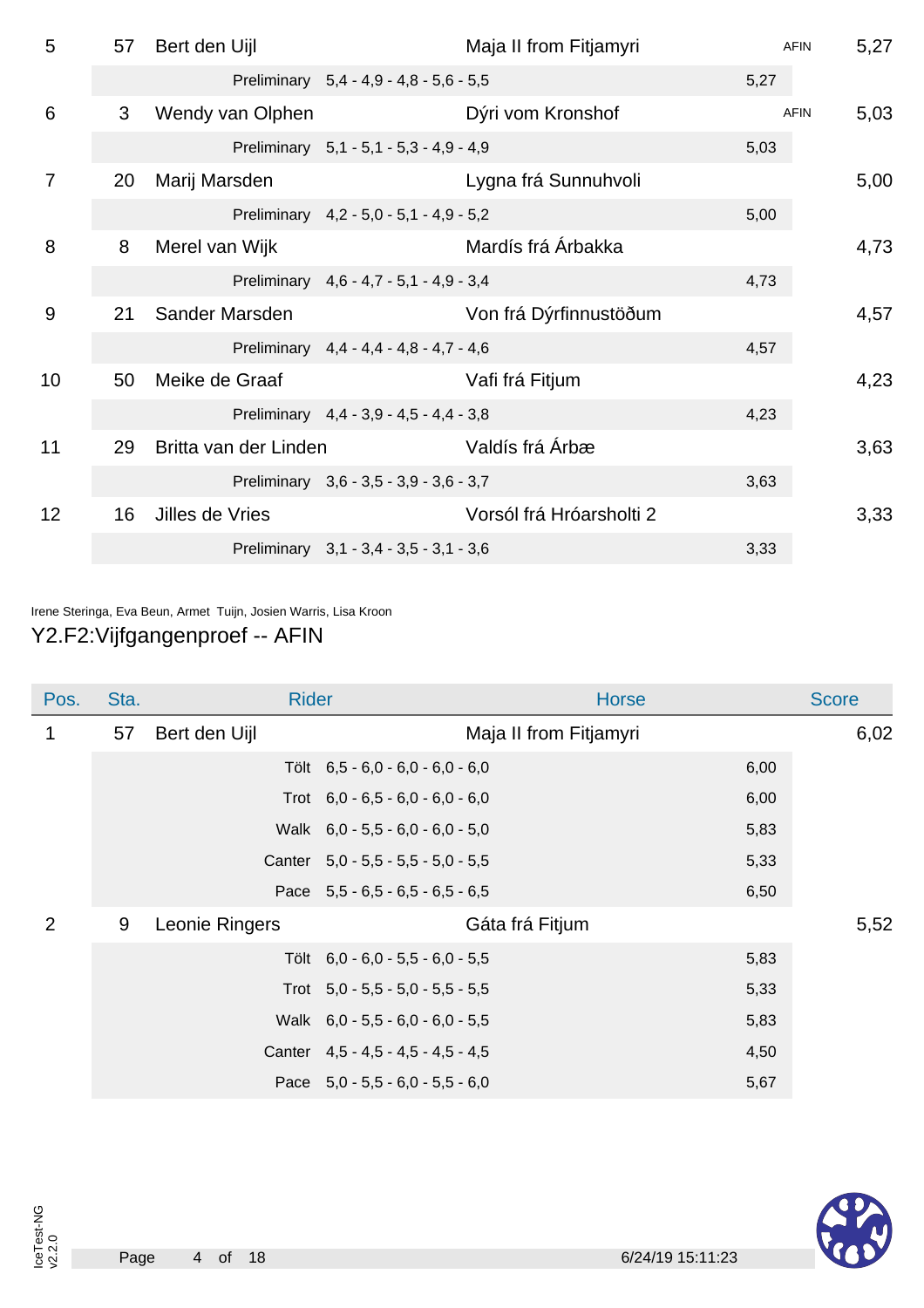| 3              | 63 | Marjolein Strikkers |                                    | Stelpa van 't Groote Veld   |      | 5,45 |
|----------------|----|---------------------|------------------------------------|-----------------------------|------|------|
|                |    |                     | Tölt 5,5 - 6,0 - 5,5 - 5,0 - 5,0   |                             | 5,33 |      |
|                |    |                     | Trot $5,5 - 6,5 - 6,0 - 5,5 - 6,0$ |                             | 5,83 |      |
|                |    |                     | Walk 5,5 - 4,5 - 5,0 - 5,5 - 5,0   |                             | 5,17 |      |
|                |    |                     | Canter 4,5 - 4,0 - 5,0 - 3,5 - 5,0 |                             | 4,50 |      |
|                |    |                     | Pace $5,5 - 6,0 - 6,0 - 6,0 - 6,0$ |                             | 6,00 |      |
| $\overline{4}$ | 3  | Wendy van Olphen    |                                    | Dýri vom Kronshof           |      | 5,21 |
|                |    |                     | Tölt 5,0 - 5,0 - 5,0 - 5,0 - 5,5   |                             | 5,00 |      |
|                |    |                     | Trot $4,5 - 5,0 - 5,0 - 5,0 - 5,0$ |                             | 5,00 |      |
|                |    |                     | Walk 5,5 - 5,0 - 4,5 - 5,0 - 5,0   |                             | 5,00 |      |
|                |    |                     | Canter 5,5 - 5,5 - 5,5 - 5,0 - 5,5 |                             | 5,50 |      |
|                |    |                     | Pace 5,5 - 5,0 - 5,5 - 5,5 - 5,5   |                             | 5,50 |      |
| 5              | 71 | Jet van de Hoeve    |                                    | Skolla frá Niðurlandi       |      | 4,59 |
|                |    |                     | Tölt $5,5 - 5,5 - 5,0 - 5,0 - 5,5$ |                             | 5,33 |      |
|                |    |                     | Trot $5,0 - 5,0 - 5,0 - 5,0 - 5,5$ |                             | 5,00 |      |
|                |    |                     | Walk 6,0 - 6,5 - 6,5 - 5,5 - 5,5   |                             | 6,00 |      |
|                |    |                     | Canter 6,0 - 5,5 - 5,5 - 5,5 - 5,5 |                             | 5,50 |      |
|                |    |                     | Pace $3.0 - 2.5 - 2.5 - 2.5 - 2.5$ |                             | 2,50 |      |
|                | 62 | Juliet ten Bokum    |                                    | <del>Þórarinn frá Krá</del> |      |      |

# Y5.V5:Viergangenproef -- PREL

| Niet voor Sport A en trainers |  |  |
|-------------------------------|--|--|
|                               |  |  |

| Pos.           | Sta. | <b>Rider</b>            |                                         | <b>Horse</b>            |      | <b>Score</b> |      |
|----------------|------|-------------------------|-----------------------------------------|-------------------------|------|--------------|------|
| 1              | 13   | Angela Drecker          |                                         | Sjarmur frá Waldthorst  |      | <b>AFIN</b>  | 5,77 |
|                |      |                         | Preliminary 6,0 - 5,5 - 6,0 - 5,8 - 5,5 |                         | 5,77 |              |      |
| $\overline{2}$ | 14   | <b>Chantal Constant</b> |                                         | Bjór frá Litla-Húsið    |      | <b>AFIN</b>  | 5,17 |
|                |      |                         | Preliminary 5,4 - 4,9 - 5,1 - 5,1 - 5,3 |                         | 5,17 |              |      |
| 3              | 24   | Jeanette Santifort      |                                         | Bletta frá Engi         |      | <b>AFIN</b>  | 5,07 |
|                |      |                         | Preliminary 5,0 - 5,1 - 5,1 - 5,0 - 5,1 |                         | 5,07 |              |      |
| $\overline{4}$ | 70   | Marije Carsouw          |                                         | Myrkvi frá Grótti       |      | <b>AFIN</b>  | 5,00 |
|                |      |                         | Preliminary 4,5 - 5,0 - 5,1 - 5,1 - 4,9 |                         | 5,00 |              |      |
| 5              | 44   | Jenna van Brussel       |                                         | Leikni frá Friðarstöðum |      | <b>AFIN</b>  | 4,97 |
|                |      |                         | Preliminary 4,9 - 5,0 - 5,0 - 4,9 - 5,0 |                         | 4,97 |              |      |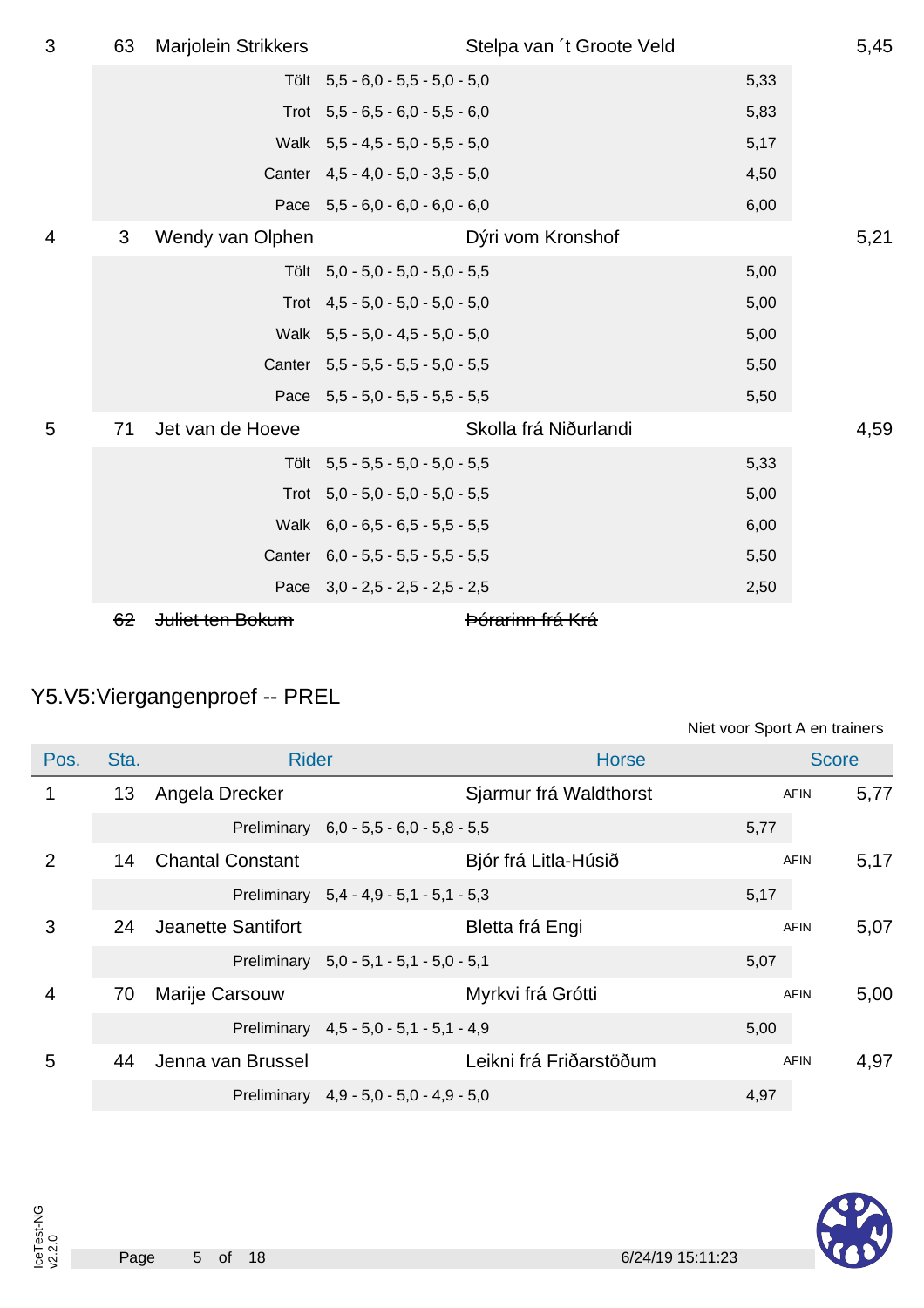| 6 | 59 | Mieke Sturm              |                                         | Tign frá Flekkudal            |      | 4,93 |
|---|----|--------------------------|-----------------------------------------|-------------------------------|------|------|
|   |    |                          | Preliminary 4,9 - 4,8 - 4,9 - 5,0 - 5,0 |                               | 4,93 |      |
| 7 | 6  | Paula van Diemen         |                                         | Litla-Brúnlukka frá Dieösters |      | 4,77 |
|   |    |                          | Preliminary 4,8 - 4,6 - 4,9 - 4,5 - 5,0 |                               | 4,77 |      |
| 8 | 48 | <b>Myrthe Seldenrijk</b> |                                         | Sara frá Skoti                |      | 4,53 |
|   |    |                          | Preliminary 4,5 - 4,4 - 4,8 - 4,6 - 4,5 |                               | 4,53 |      |
| 9 | 56 | Fleur Holterman ten Hove |                                         | Dimmbrá frá Fálkahofi         |      | 3.73 |
|   |    |                          | Preliminary 4,0 - 3,3 - 4,3 - 3,8 - 3,4 |                               | 3,73 |      |
|   | 7  | Zwana de Vries-Otter     |                                         | Glæsa frá Wyler               |      |      |
|   | 43 | Bowie Hagen              |                                         | Aron frá Músarrindill         |      |      |

## Y5.V5:Viergangenproef -- AFIN

|             |      |                           |                                            |                        | Niet voor Sport A en trainers |              |
|-------------|------|---------------------------|--------------------------------------------|------------------------|-------------------------------|--------------|
| Pos.        | Sta. | <b>Rider</b>              |                                            | <b>Horse</b>           |                               | <b>Score</b> |
| $\mathbf 1$ | 13   | Angela Drecker            |                                            | Sjarmur frá Waldthorst |                               | 5,75         |
|             |      |                           | Any speed tölt 4,5 - 6,0 - 5,5 - 5,5 - 5,5 |                        | 5,50                          |              |
|             |      |                           | Trot $5,5 - 5,5 - 5,5 - 5,5 - 5,5$         |                        | 5,50                          |              |
|             |      |                           | Walk 6,0 - 6,0 - 5,5 - 6,0 - 6,0           |                        | 6,00                          |              |
|             |      |                           | Canter $6,0 - 6,5 - 6,0 - 6,0 - 6,0$       |                        | 6,00                          |              |
| 2           | 24   | <b>Jeanette Santifort</b> |                                            | Bletta frá Engi        |                               | 5,46         |
|             |      |                           | Any speed tölt 5,5 - 5,0 - 5,5 - 5,5 - 5,5 |                        | 5,50                          |              |
|             |      |                           | Trot $5,5 - 5,0 - 5,0 - 5,0 - 5,5$         |                        | 5,17                          |              |
|             |      |                           | Walk 6,0 - 5,0 - 5,5 - 5,5 - 6,0           |                        | 5,67                          |              |
|             |      |                           | Canter 5,5 - 5,5 - 5,5 - 5,5 - 5,0         |                        | 5,50                          |              |
| 3           | 14   | <b>Chantal Constant</b>   |                                            | Bjór frá Litla-Húsið   |                               | 5,17         |
|             |      |                           | Any speed tölt 4,5 - 5,0 - 4,5 - 5,0 - 4,5 |                        | 4,67                          |              |
|             |      |                           | Trot $5,0 - 5,5 - 5,0 - 5,0 - 5,5$         |                        | 5,17                          |              |
|             |      |                           | Walk 5,5 - 5,5 - 5,0 - 5,0 - 5,5           |                        | 5,33                          |              |
|             |      |                           | Canter $5,5 - 5,5 - 5,5 - 5,0 - 6,0$       |                        | 5,50                          |              |

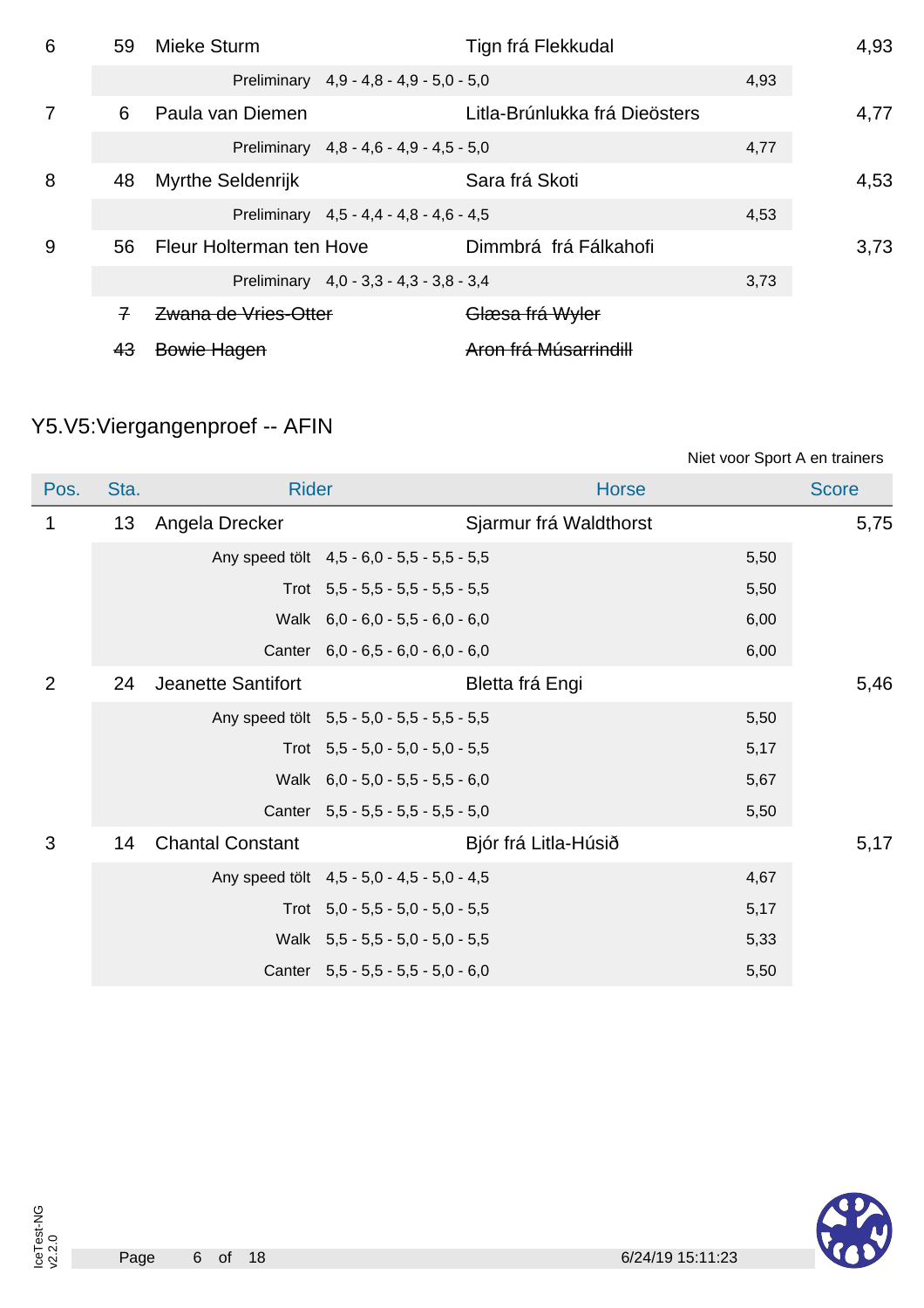| $\overline{4}$ | 70 | Marije Carsouw    | Myrkvi frá Grótti                          |      | 4,88 |
|----------------|----|-------------------|--------------------------------------------|------|------|
|                |    |                   | Any speed tolt 5,0 - 5,5 - 5,0 - 5,5 - 5,0 | 5,17 |      |
|                |    |                   | Trot $5.0 - 5.0 - 5.0 - 5.0 - 4.0$         | 5,00 |      |
|                |    |                   | Walk $4.5 - 4.5 - 4.5 - 4.0 - 4.0$         | 4,33 |      |
|                |    |                   | Canter $5,5 - 5,0 - 5,0 - 5,0 - 5,0$       | 5,00 |      |
| 5              | 44 | Jenna van Brussel | Leikni frá Friðarstöðum                    |      | 4,67 |
|                |    |                   | Any speed tölt 4,5 - 4,0 - 4,0 - 4,5 - 5,0 | 4,33 |      |
|                |    |                   | Trot $5.0 - 5.0 - 5.0 - 4.5 - 4.5$         | 4,83 |      |
|                |    |                   | Walk $5.0 - 4.5 - 4.5 - 5.0 - 5.0$         | 4,83 |      |
|                |    |                   | Canter $5.0 - 4.5 - 5.0 - 4.5 - 4.5$       | 4,67 |      |

Mark Timmerman, Armet Tuijn, Irene Steringa, Lisa Kroon, Eva Beun

### Y2.V5:Viergangenproef -- PREL

| Pos.           | Sta.           | <b>Rider</b>                                   |                                         | <b>Horse</b>                                      |      | <b>Score</b> |      |
|----------------|----------------|------------------------------------------------|-----------------------------------------|---------------------------------------------------|------|--------------|------|
| 1              | 37             | Klaartje Caminada                              |                                         | Prúður frá Stjórnarhofi                           |      | AFIN         | 5,80 |
|                |                |                                                | Preliminary 6,3 - 5,8 - 5,1 - 5,8 - 5,8 |                                                   | 5,80 |              |      |
| $\overline{2}$ | $\overline{2}$ | Marieke Dijkstra                               |                                         | Hýr frá Dívu                                      |      | <b>AFIN</b>  | 5,50 |
|                |                |                                                | Preliminary 5,3 - 5,4 - 5,6 - 5,5 - 5,6 |                                                   | 5,50 |              |      |
| 3              | 12             | Ilona van der vloed                            |                                         | Koldís fra Arnakke                                |      | <b>AFIN</b>  | 5,40 |
|                |                |                                                | Preliminary 5,5 - 5,3 - 5,9 - 5,3 - 5,4 |                                                   | 5,40 |              |      |
| 4              | 25             | Marjolein Strikkers                            |                                         | Wylers Erin Toppa frá Góðuskapi                   |      | AFIN         | 5,37 |
|                |                |                                                | Preliminary 5,2 - 5,5 - 5,3 - 5,3 - 5,5 |                                                   | 5,37 |              |      |
| 5              | 52             | Marije Rauwerda                                |                                         | Mjölnir frá Skoti                                 |      | <b>AFIN</b>  | 5,17 |
|                |                |                                                | Preliminary 5,0 - 4,6 - 5,4 - 5,4 - 5,1 |                                                   | 5,17 |              |      |
| 6              | 60             |                                                |                                         | Annetje van Praag Sigaar Litfríð van het Houtwiel |      | <b>AFIN</b>  | 5,13 |
|                |                |                                                | Preliminary 5,0 - 5,3 - 5,3 - 4,9 - 5,1 |                                                   | 5,13 |              |      |
| 7              | 18             | <b>Marlous Wester</b>                          |                                         | Ullinn van de Leye                                |      |              | 5,07 |
|                |                |                                                | Preliminary 5,0 - 5,1 - 5,4 - 4,9 - 5,1 |                                                   | 5,07 |              |      |
| 8              | 5              | <b>Brigitte Stoker Huitema</b>                 |                                         | Samúð frá Oddhóli                                 |      |              | 5,00 |
|                |                |                                                | Preliminary 5,1 - 4,6 - 4,9 - 5,1 - 5,0 |                                                   | 5,00 |              |      |
| 9              | 40             | Anne-Mette van der Minne Brellir frá Freyjubrá |                                         |                                                   |      |              | 4,97 |
|                |                |                                                | Preliminary 5,0 - 4,9 - 4,6 - 5,3 - 5,0 |                                                   | 4,97 |              |      |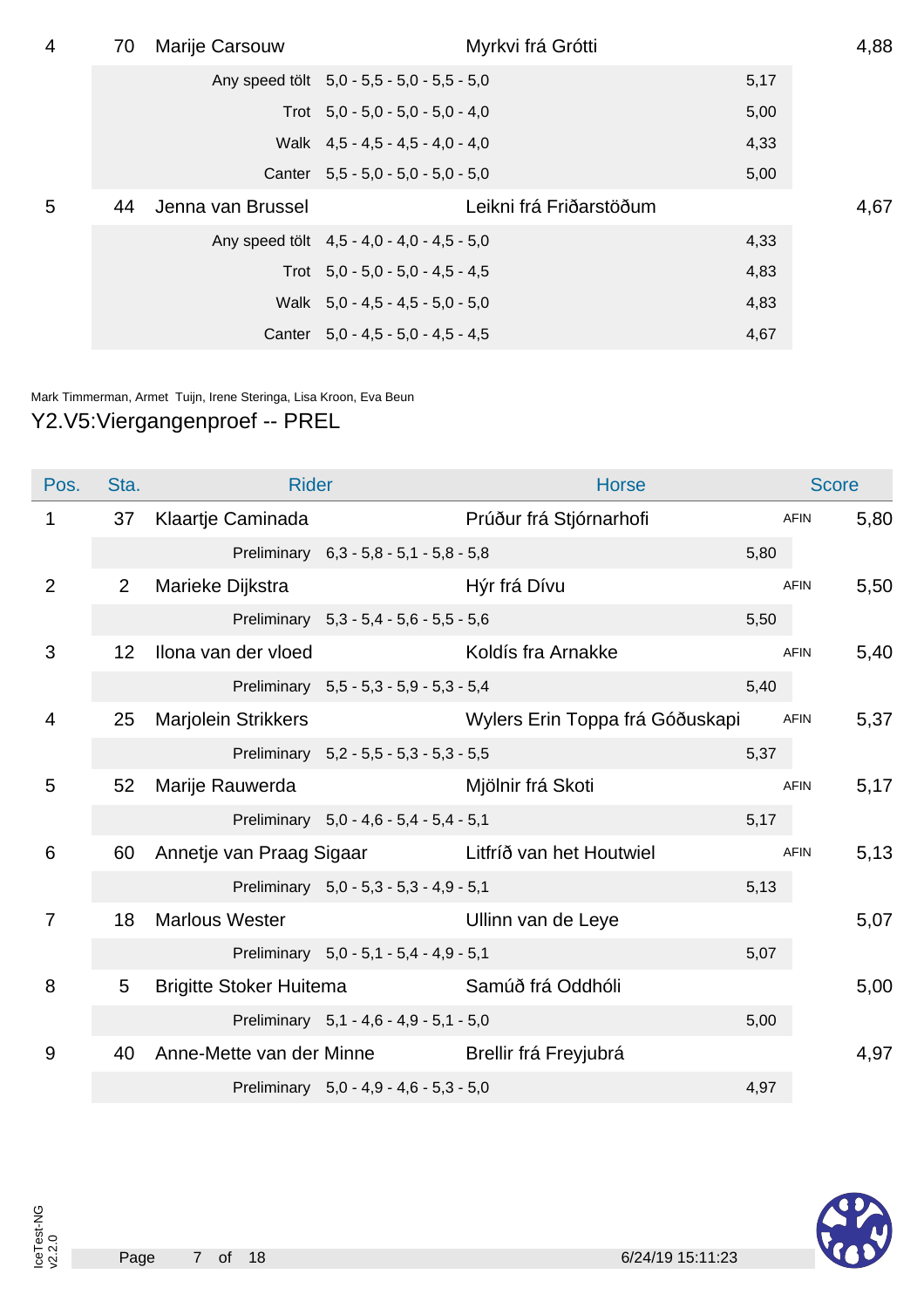| 10 |    | Ilona van der vloed     |                                           | Kímni fan Alde Feanen |      | 4,10 |
|----|----|-------------------------|-------------------------------------------|-----------------------|------|------|
|    |    |                         | Preliminary $4.9 - 4.0 - 4.5 - 3.8 - 3.8$ |                       | 4,10 |      |
| 11 |    | Marieke Dijkstra        |                                           | Eva frá Dalvík        |      | 3,77 |
|    |    |                         | Preliminary 3,8 - 3,0 - 3,9 - 4,0 - 3,6   |                       | 3,77 |      |
| 12 | 19 | <b>Juliette Gunters</b> |                                           | Mæja frá Álfhólum     |      | 3,47 |
|    |    |                         | Preliminary 3,4 - 3,4 - 3,5 - 3,5 - 3,6   |                       | 3,47 |      |

Mark Timmerman, Eva Beun, Armet Tuijn, Josien Warris, Lisa Kroon

### Y2.V5:Viergangenproef -- AFIN

| Pos. | Sta. | <b>Rider</b>             |                                            | <b>Horse</b>                    |      | <b>Score</b> |
|------|------|--------------------------|--------------------------------------------|---------------------------------|------|--------------|
| 1    | 12   | Ilona van der vloed      |                                            | Koldís fra Arnakke              |      | 5,42         |
|      |      |                          | Any speed tölt 5,0 - 6,0 - 5,5 - 5,5 - 5,5 |                                 | 5,50 |              |
|      |      |                          | Trot $4.5 - 5.5 - 5.0 - 5.0 - 5.5$         |                                 | 5,17 |              |
|      |      |                          | Walk 6,0 - 6,0 - 5,5 - 5,5 - 6,0           |                                 | 5,83 |              |
|      |      |                          | Canter 5,0 - 5,5 - 5,5 - 5,0 - 5,0         |                                 | 5,17 |              |
| 1    | 37   | Klaartje Caminada        |                                            | Prúður frá Stjórnarhofi         |      | 5,42         |
|      |      |                          | Any speed tölt 5,5 - 5,5 - 5,5 - 5,5 - 5,5 |                                 | 5,50 |              |
|      |      |                          | Trot $6,0 - 6,0 - 5,5 - 6,0 - 5,5$         |                                 | 5,83 |              |
|      |      |                          | Walk 6,0 - 5,5 - 5,5 - 5,5 - 6,0           |                                 | 5,67 |              |
|      |      |                          | Canter 4,0 - 5,5 - 5,0 - 4,5 - 4,5         |                                 | 4,67 |              |
| 3    | 60   | Annetje van Praag Sigaar |                                            | Litfríð van het Houtwiel        |      | 5,25         |
|      |      |                          | Any speed tölt 5,0 - 5,0 - 5,5 - 5,0 - 5,5 |                                 | 5,17 |              |
|      |      |                          | Trot $5,0 - 4,5 - 5,5 - 5,0 - 5,5$         |                                 | 5,17 |              |
|      |      |                          | Walk 5,5 - 5,5 - 5,5 - 5,0 - 5,5           |                                 | 5,50 |              |
|      |      |                          | Canter 5,0 - 5,5 - 5,5 - 5,0 - 5,0         |                                 | 5,17 |              |
| 4    | 25   | Marjolein Strikkers      |                                            | Wylers Erin Toppa frá Góðuskapi |      | 5,09         |
|      |      |                          | Any speed tölt 5,5 - 5,0 - 5,0 - 5,0 - 5,0 |                                 | 5,00 |              |
|      |      |                          | Trot $5,0 - 5,0 - 5,0 - 5,5 - 5,5$         |                                 | 5,17 |              |
|      |      |                          | Walk 5,0 - 5,0 - 5,0 - 5,0 - 5,5           |                                 | 5,00 |              |
|      |      |                          | Canter 5,0 - 5,5 - 5,5 - 5,0 - 5,0         |                                 | 5,17 |              |

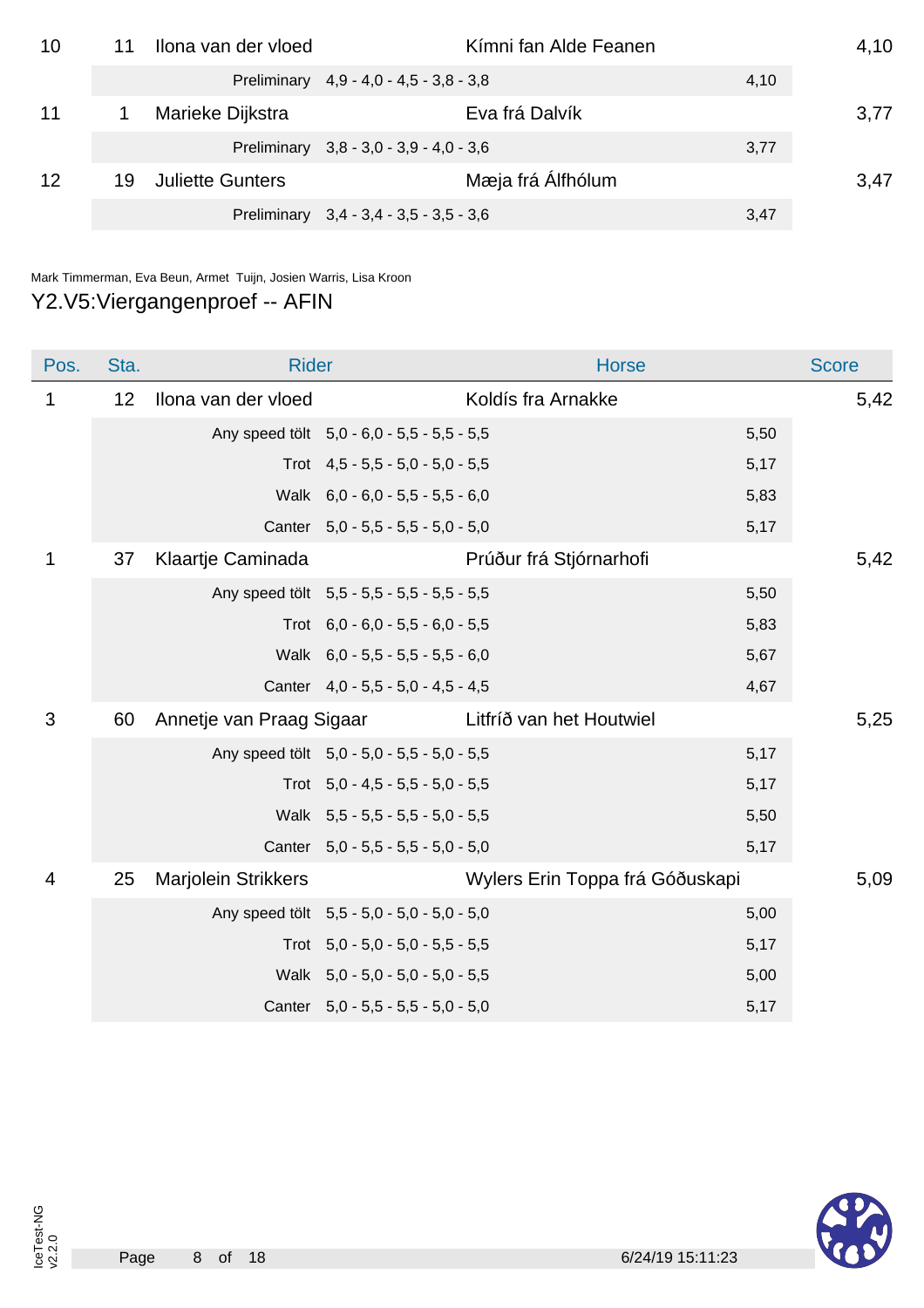| 5 | 52          | Marije Rauwerda  | Mjölnir frá Skoti                          |      | 4,88 |
|---|-------------|------------------|--------------------------------------------|------|------|
|   |             |                  | Any speed tolt 5,0 - 5,0 - 5,5 - 6,0 - 5,5 | 5,33 |      |
|   |             |                  | Trot $5.5 - 5.5 - 4.5 - 5.0 - 5.0$         | 5,17 |      |
|   |             |                  | Walk $5.0 - 5.0 - 5.0 - 5.0 - 5.5$         | 5,00 |      |
|   |             |                  | Canter $4.0 - 4.5 - 5.0 - 3.5 - 3.0$       | 4,00 |      |
|   | $\mathbf 2$ | Marieke Dijkstra | H <del>ýr frá Dívu</del>                   |      |      |

## Y2.V3:Viergangenproef -- PREL

| Pos.           | Sta.            | <b>Rider</b>                            |                                         | <b>Horse</b>                   |      | <b>Score</b> |      |
|----------------|-----------------|-----------------------------------------|-----------------------------------------|--------------------------------|------|--------------|------|
| $\mathbf 1$    | 10 <sup>°</sup> | Lysanne Jansma                          |                                         | Hásteinn frá Holti             |      | <b>AFIN</b>  | 5,63 |
|                |                 |                                         | Preliminary 5,3 - 5,7 - 5,8 - 5,6 - 5,6 |                                | 5,63 |              |      |
| $\overline{2}$ | 33              | Hella vd Linden-Larsen Keyfa frá Larsen |                                         |                                |      | <b>AFIN</b>  | 5,60 |
|                |                 |                                         | Preliminary 5,6 - 5,8 - 5,5 - 5,5 - 5,7 |                                | 5,60 |              |      |
| 3              | 55              | Nanco Lekkerkerker                      |                                         | Drottning van 't Slingerbos    |      | <b>AFIN</b>  | 5,43 |
|                |                 |                                         | Preliminary 5,4 - 5,6 - 5,2 - 5,7 - 5,3 |                                | 5,43 |              |      |
| $\overline{4}$ | 65              | Marjolein Eekhof                        |                                         | Eldur fan 't Westein           |      | <b>AFIN</b>  | 5,30 |
|                |                 |                                         | Preliminary 5,2 - 5,5 - 5,4 - 5,3 - 5,2 |                                | 5,30 |              |      |
| 5              | 34              | Regina Plate                            |                                         | Baldinn frá Sólssandaldastaðir |      | <b>AFIN</b>  | 5,17 |
|                |                 |                                         | Preliminary 5,1 - 5,1 - 5,1 - 5,3 - 5,3 |                                | 5,17 |              |      |
| 6              | 17              | Jasper Boon                             |                                         | Dalla frá Wyler                |      |              | 5,10 |
|                |                 |                                         | Preliminary 5,0 - 5,1 - 5,0 - 5,2 - 5,2 |                                | 5,10 |              |      |
| 6              | 51              | Jildau Noordhof                         |                                         | Styrkur frá Stokkalæk          |      |              | 5,10 |
|                |                 |                                         | Preliminary 5,1 - 5,1 - 5,1 - 5,0 - 5,3 |                                | 5,10 |              |      |
| 8              | $\overline{4}$  | Wendy van Olphen                        |                                         | Svanur frá Syðri-Reykjum       |      |              | 5,03 |
|                |                 |                                         | Preliminary 5,1 - 4,9 - 5,0 - 5,0 - 5,2 |                                | 5,03 |              |      |
| 9              | 45              | Maaike Akkerman                         |                                         | Bör z Punktur                  |      |              | 4,93 |
|                |                 |                                         | Preliminary 4,9 - 4,7 - 5,1 - 5,0 - 4,9 |                                | 4,93 |              |      |
| 10             | 42              | Myrthe-Merel Scholte                    |                                         | Svartur van 't Ilperveld       |      |              | 4,87 |
|                |                 |                                         | Preliminary 4,7 - 5,3 - 5,2 - 4,7 - 4,7 |                                | 4,87 |              |      |
| 11             | 67              | Hanny van Geleuken                      |                                         | Drottning van de Blekenbrink   |      |              | 4,53 |
|                |                 |                                         | Preliminary 4,5 - 4,4 - 4,7 - 4,7 - 4,2 |                                | 4,53 |              |      |

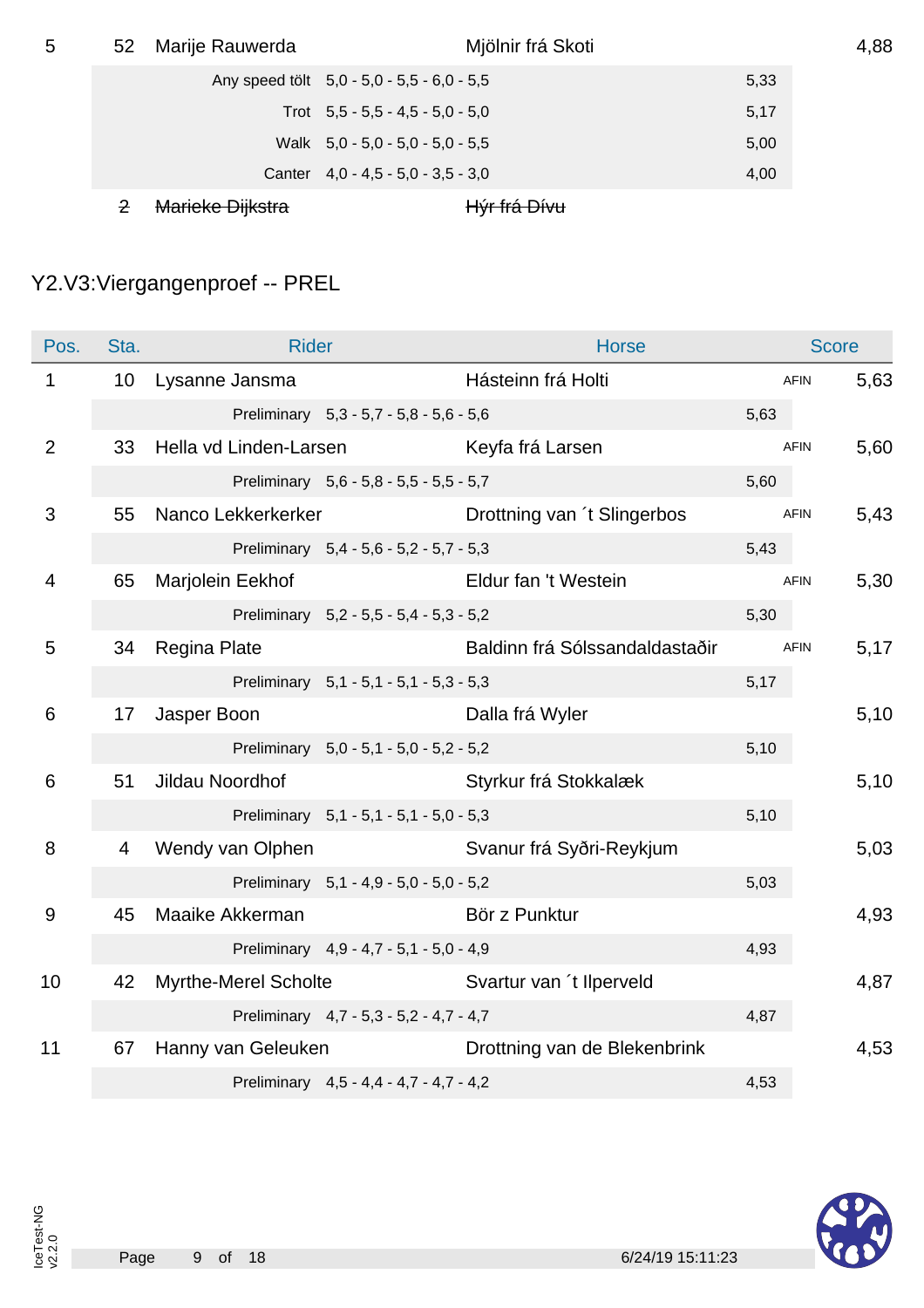#### Mark Timmerman, Josien Warris, Armet Tuijn, Irene Steringa, Lisa Kroon

#### Y2.V3:Viergangenproef -- AFIN

| Pos.           | Sta.            | <b>Rider</b>           |                                       | <b>Horse</b>                   |      | <b>Score</b> |
|----------------|-----------------|------------------------|---------------------------------------|--------------------------------|------|--------------|
| 1              | 10 <sup>°</sup> | Lysanne Jansma         |                                       | Hásteinn frá Holti             |      | 5,80         |
|                |                 |                        | Slow tölt 5,5 - 5,5 - 5,5 - 5,5 - 5,5 |                                | 5,50 |              |
|                |                 |                        | Trot $6,0 - 6,0 - 6,0 - 6,0 - 6,0$    |                                | 6,00 |              |
|                |                 |                        | Walk 6,0 - 6,0 - 6,0 - 6,0 - 5,5      |                                | 6,00 |              |
|                |                 |                        | Canter 6,0 - 6,0 - 6,5 - 6,0 - 5,5    |                                | 6,00 |              |
|                |                 |                        | Tölt 5,5 - 6,5 - 5,5 - 4,5 - 5,5      |                                | 5,50 |              |
| $\overline{2}$ | 33              | Hella vd Linden-Larsen |                                       | Keyfa frá Larsen               |      | 5,47         |
|                |                 |                        | Slow tölt 5,5 - 5,5 - 5,5 - 5,5 - 5,0 |                                | 5,50 |              |
|                |                 |                        | Trot $5,0 - 5,5 - 5,5 - 5,5 - 5,5$    |                                | 5,50 |              |
|                |                 |                        | Walk 5,5 - 5,0 - 5,0 - 5,5 - 6,0      |                                | 5,33 |              |
|                |                 |                        | Canter 5,5 - 5,5 - 5,5 - 5,5 - 5,5    |                                | 5,50 |              |
|                |                 |                        | Tölt 5,5 - 6,0 - 5,5 - 5,5 - 5,5      |                                | 5,50 |              |
| 3              | 55              | Nanco Lekkerkerker     |                                       | Drottning van 't Slingerbos    |      | 5,23         |
|                |                 |                        | Slow tölt 5,0 - 5,0 - 5,5 - 5,5 - 5,0 |                                | 5,17 |              |
|                |                 |                        | Trot $5,5 - 5,5 - 5,5 - 5,5 - 5,5$    |                                | 5,50 |              |
|                |                 |                        | Walk 5,5 - 5,5 - 5,5 - 5,5 - 5,5      |                                | 5,50 |              |
|                |                 |                        | Canter 5,0 - 5,0 - 4,5 - 5,5 - 4,0    |                                | 4,83 |              |
|                |                 |                        | Tölt 5,0 - 5,5 - 5,5 - 5,0 - 5,0      |                                | 5,17 |              |
| 4              | 65              | Marjolein Eekhof       |                                       | Eldur fan 't Westein           |      | 5,20         |
|                |                 |                        | Slow tölt 4,5 - 5,5 - 5,0 - 5,5 - 5,0 |                                | 5,17 |              |
|                |                 |                        | Trot $5,0 - 5,0 - 5,0 - 5,0 - 5,5$    |                                | 5,00 |              |
|                |                 |                        | Walk 5,0 - 5,5 - 5,0 - 5,5 - 5,5      |                                | 5,33 |              |
|                |                 |                        | Canter 4,5 - 5,5 - 5,0 - 5,5 - 5,0    |                                | 5,17 |              |
|                |                 |                        | Tölt 5,0 - 5,5 - 5,0 - 5,5 - 5,5      |                                | 5,33 |              |
| 5              | 34              | Regina Plate           |                                       | Baldinn frá Sólssandaldastaðir |      | 5,03         |
|                |                 |                        | Slow tölt 5,0 - 5,0 - 5,0 - 5,0 - 5,5 |                                | 5,00 |              |
|                |                 |                        | Trot $5,0 - 4,5 - 5,0 - 5,0 - 5,0$    |                                | 5,00 |              |
|                |                 |                        | Walk 4,5 - 5,0 - 5,0 - 5,0 - 5,0      |                                | 5,00 |              |
|                |                 |                        | Canter 5,0 - 4,5 - 5,0 - 5,5 - 5,5    |                                | 5,17 |              |
|                |                 |                        | Tölt 5,0 - 5,0 - 5,0 - 5,5 - 5,0      |                                | 5,00 |              |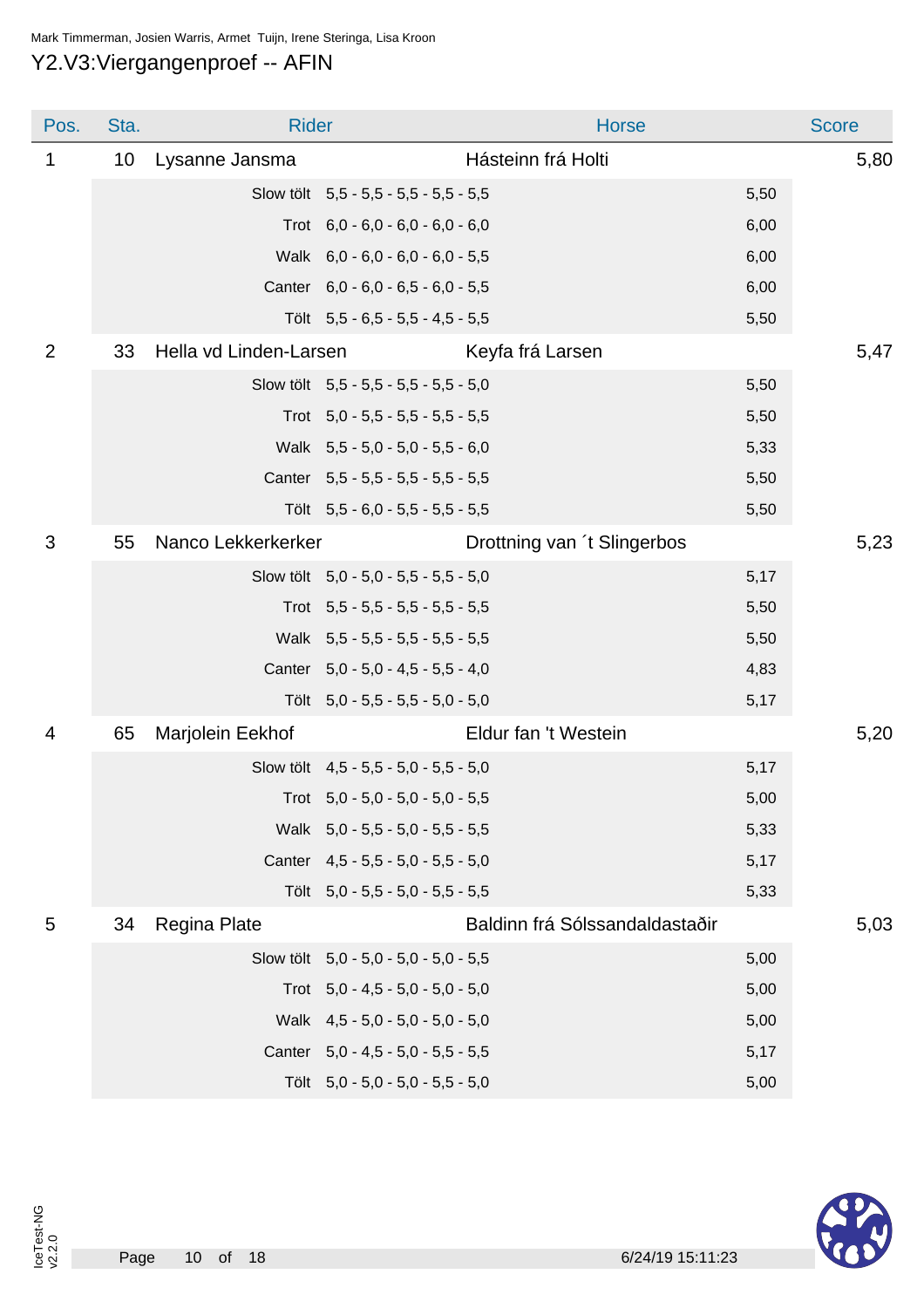#### Eva Beun, Mark Timmerman, Josien Warris, Irene Steringa, Lisa Kroon Y2.V2:Viergangenproef -- PREL

Pos. Sta. Sta. Rider Richards Score Score Score Score Score Score Score Score Score 1 58 Inge Frieling **1986 Inge Frieling** Computer Computer Timbiltá frá Stjórnarhofi AFIN 5,83 Preliminary 5,8 - 5,9 - 5,8 - 5,8 - 5,9 5,9 2 39 Nicole van Dijk **Hnýsa frá Skógartúni** AFIN 5,80 Preliminary 6,0 - 6,0 - 5,6 - 5,8 - 5,4 5,80 3 68 Rosanne Beijk CÖðlingur van de Leye AFIN 5,53 Preliminary 5,7 - 5,5 - 5,1 - 5,4 - 5,7 4 54 Gerbrig Folkertsma **Flórus frá Wyler** AFIN 5,43 Preliminary 5,2 - 5,5 - 5,5 - 5,3 - 5,7 5,43 5 49 Jilles de Vries **Punktur frá Vogum** AFIN 4,37 Preliminary 4,4 - 4,4 - 4,3 - 4,4 - 4,3

### Irene Steringa, Mark Timmerman, Eva Beun, Josien Warris, Lisa Kroon

#### Y5.T8:Töltproef -- PREL

Niet voor Sport A en trainers

| Pos. | Sta.            | <b>Rider</b>               |                                         | <b>Horse</b>                    |      | <b>Score</b> |      |
|------|-----------------|----------------------------|-----------------------------------------|---------------------------------|------|--------------|------|
| 1    | 52 <sub>2</sub> | Marije Rauwerda            |                                         | Mjölnir frá Skoti               |      | <b>AFIN</b>  | 5,80 |
|      |                 |                            | Preliminary 5,8 - 5,8 - 5,5 - 5,8 - 5,8 |                                 | 5,80 |              |      |
| 2    | 24              | Jeanette Santifort         |                                         | Bletta frá Engi                 |      | <b>AFIN</b>  | 5,50 |
|      |                 |                            | Preliminary 5,5 - 5,0 - 5,8 - 5,5 - 5,5 |                                 | 5,50 |              |      |
| 3    | 60              | Annetje van Praag Sigaar   |                                         | Litfríð van het Houtwiel        |      | <b>AFIN</b>  | 5,43 |
|      |                 |                            | Preliminary 5,3 - 5,5 - 5,5 - 5,3 - 5,5 |                                 | 5,43 |              |      |
| 4    | 25              | <b>Marjolein Strikkers</b> |                                         | Wylers Erin Toppa frá Góðuskapi |      | <b>AFIN</b>  | 5,37 |
|      |                 |                            | Preliminary 5,3 - 5,3 - 5,3 - 5,5 - 5,5 |                                 | 5,37 |              |      |
| 5    | 59              | Mieke Sturm                |                                         | Tign frá Flekkudal              |      | <b>AFIN</b>  | 5,23 |
|      |                 |                            | Preliminary 5,0 - 5,3 - 5,3 - 5,5 - 5,1 |                                 | 5,23 |              |      |
| 6    | 40              | Anne-Mette van der Minne   |                                         | Brellir frá Freyjubrá           |      | <b>AFIN</b>  | 5,00 |
|      |                 |                            | Preliminary 5,0 - 4,5 - 5,0 - 5,0 - 5,0 |                                 | 5,00 |              |      |
| 7    | 70              | Marije Carsouw             |                                         | Myrkvi frá Grótti               |      |              | 4,93 |
|      |                 |                            | Preliminary 4,8 - 5,0 - 4,8 - 5,0 - 5,0 |                                 | 4,93 |              |      |

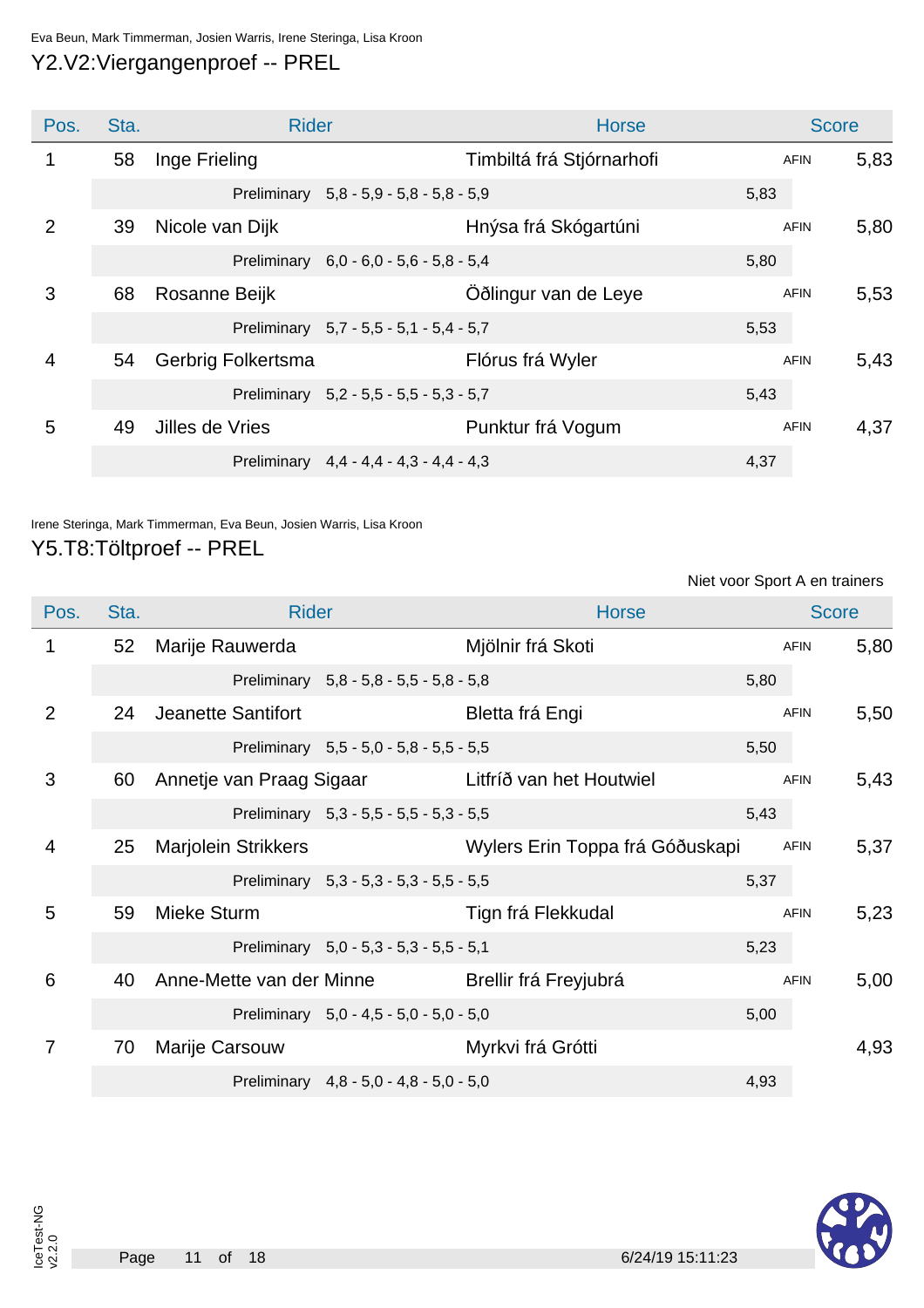| 8  | 11             | Ilona van der vloed      |                                         | Kímni fan Alde Feanen         |      | 4,87 |
|----|----------------|--------------------------|-----------------------------------------|-------------------------------|------|------|
|    |                |                          | Preliminary 5,3 - 4,3 - 4,8 - 5,3 - 4,5 |                               | 4,87 |      |
| 8  | 13             | Angela Drecker           |                                         | Sjarmur frá Waldthorst        |      | 4,87 |
|    |                |                          | Preliminary 5,5 - 5,0 - 4,3 - 5,3 - 3,5 |                               | 4,87 |      |
| 10 | 44             | Jenna van Brussel        |                                         | Leikni frá Friðarstöðum       |      | 4,70 |
|    |                |                          | Preliminary 4,8 - 4,3 - 4,5 - 5,3 - 4,8 |                               | 4,70 |      |
| 10 | 69             | Noor Dokter              |                                         | Fylkir frá Grótti             |      | 4,70 |
|    |                |                          | Preliminary 4,5 - 4,5 - 5,0 - 4,8 - 4,8 |                               | 4,70 |      |
| 12 | 6              | Paula van Diemen         |                                         | Litla-Brúnlukka frá Dieösters |      | 4,60 |
|    |                |                          | Preliminary 4,3 - 5,0 - 4,5 - 4,5 - 4,8 |                               | 4,60 |      |
| 13 | 47             | <b>Raymond Westerhof</b> |                                         | Stórlíngresi z Punktur        |      | 4,53 |
|    |                |                          | Preliminary 5,0 - 4,3 - 4,8 - 4,5 - 4,3 |                               | 4,53 |      |
| 14 | 48             | Myrthe Seldenrijk        |                                         | Sara frá Skoti                |      | 4,43 |
|    |                |                          | Preliminary 4,5 - 4,5 - 4,3 - 4,8 - 4,3 |                               | 4,43 |      |
| 15 | 14             | <b>Chantal Constant</b>  |                                         | Bjór frá Litla-Húsið          |      | 4,00 |
|    |                |                          | Preliminary 3,8 - 4,3 - 4,0 - 4,0 - 4,0 |                               | 4,00 |      |
| 16 | 66             | <b>Lisanne Pruim</b>     |                                         | Láki fra Lian                 |      | 1,43 |
|    |                |                          | Preliminary 0,0 - 0,0 - 2,8 - 3,3 - 1,5 |                               | 1,43 |      |
|    | 4 <sup>4</sup> | Evelynn Lalkens          |                                         | Hvinur frá Þrastarsöng        |      |      |

# Y5.T8:Töltproef -- AFIN

| Niet voor Sport A en trainers |  |
|-------------------------------|--|
|-------------------------------|--|

| Pos.           | Sta.            | <b>Rider</b>                               | <b>Horse</b>             |      | <b>Score</b> |
|----------------|-----------------|--------------------------------------------|--------------------------|------|--------------|
|                | 52 <sub>2</sub> | Marije Rauwerda                            | Mjölnir frá Skoti        |      | 5,59         |
|                |                 | Any speed tölt 5,5 - 6,0 - 6,0 - 5,5 - 5,5 |                          | 5,67 |              |
|                |                 | Any speed tölt 5,0 - 5,5 - 6,0 - 5,0 - 6,0 |                          | 5,50 |              |
| $\overline{2}$ | 24              | Jeanette Santifort                         | Bletta frá Engi          |      | 5,50         |
|                |                 | Any speed tolt 5,0 - 5,5 - 5,5 - 5,5 - 5,5 |                          | 5,50 |              |
|                |                 | Any speed tölt 5,5 - 5,5 - 5,5 - 5,5 - 5,5 |                          | 5,50 |              |
| 3              | 60              | Annetje van Praag Sigaar                   | Litfríð van het Houtwiel |      | 5,42         |
|                |                 | Any speed tolt 6,0 - 5,5 - 5,0 - 5,5 - 5,5 |                          | 5,50 |              |
|                |                 | Any speed tolt 5,5 - 5,0 - 5,0 - 5,5 - 5,5 |                          | 5,33 |              |

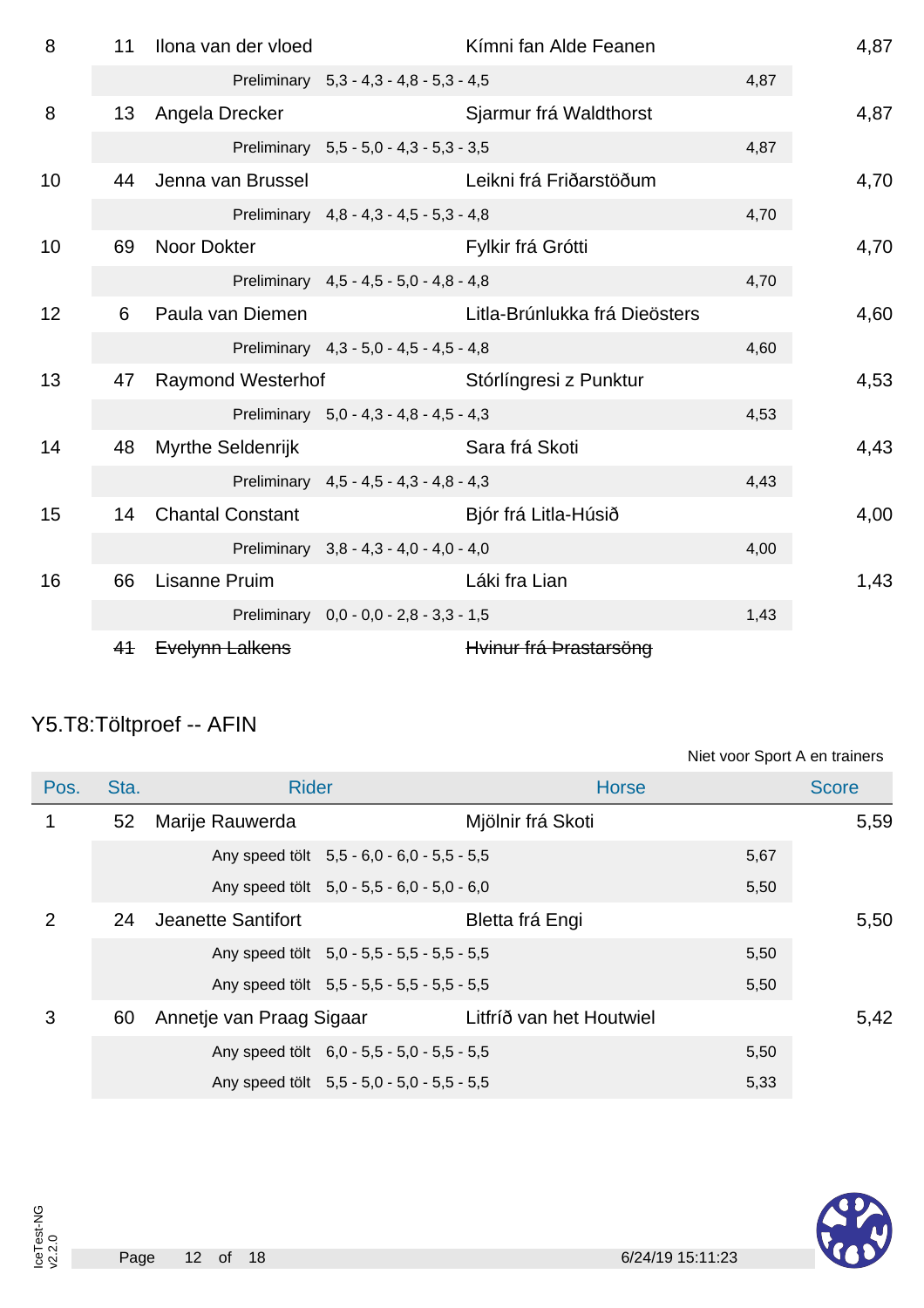| 4 | 59 | Mieke Sturm                |                                            | Tign frá Flekkudal              |      | 5,33 |
|---|----|----------------------------|--------------------------------------------|---------------------------------|------|------|
|   |    |                            | Any speed tolt 5,5 - 5,0 - 5,5 - 5,5 - 5,0 |                                 | 5,33 |      |
|   |    |                            | Any speed tolt 5,0 - 5,5 - 5,5 - 5,5 - 5,0 |                                 | 5,33 |      |
| 5 | 40 | Anne-Mette van der Minne   |                                            | Brellir frá Freyjubrá           |      | 5,00 |
|   |    |                            | Any speed tölt 5,0 - 4,5 - 5,0 - 5,0 - 5,0 |                                 | 5,00 |      |
|   |    |                            | Any speed tolt 5,0 - 5,0 - 5,0 - 5,0 - 5,5 |                                 | 5,00 |      |
|   |    | <b>Marjolein Strikkers</b> |                                            | Wylers Erin Toppa frá Góðuskapi |      |      |

## Y2.T7:Töltproef -- PREL

| Pos.           | Sta.            | <b>Rider</b>                               |                                         | <b>Horse</b>                |      | <b>Score</b> |      |
|----------------|-----------------|--------------------------------------------|-----------------------------------------|-----------------------------|------|--------------|------|
| $\mathbf{1}$   | 37              | Klaartje Caminada                          |                                         | Prúður frá Stjórnarhofi     |      | <b>AFIN</b>  | 5,80 |
|                |                 |                                            | Preliminary 5,8 - 5,8 - 5,5 - 5,8 - 6,0 |                             | 5,80 |              |      |
| 2              | $\mathbf{1}$    | Marieke Dijkstra                           |                                         | Eva frá Dalvík              |      | <b>AFIN</b>  | 5,70 |
|                |                 |                                            | Preliminary 5,8 - 5,3 - 5,8 - 5,5 - 5,8 |                             | 5,70 |              |      |
| $\overline{2}$ | 32              | <b>Michiel Blok</b>                        |                                         | Kólga frá Fitjum            |      | <b>AFIN</b>  | 5,70 |
|                |                 |                                            | Preliminary 5,5 - 5,3 - 5,8 - 5,8 - 5,8 |                             | 5,70 |              |      |
| $\overline{2}$ | 46              | Inge Frieling                              |                                         | Mánadís frá Stjórnarhofi    |      | <b>AFIN</b>  | 5,70 |
|                |                 |                                            | Preliminary 5,8 - 5,5 - 5,8 - 5,8 - 5,5 |                             | 5,70 |              |      |
| 5              | 10 <sup>°</sup> | Lysanne Jansma                             |                                         | Hásteinn frá Holti          |      | <b>AFIN</b>  | 5,43 |
|                |                 |                                            | Preliminary 5,5 - 5,0 - 5,5 - 5,5 - 5,3 |                             | 5,43 |              |      |
| 6              | $\overline{2}$  | Marieke Dijkstra                           |                                         | Hýr frá Dívu                |      | <b>AFIN</b>  | 5,37 |
|                |                 |                                            | Preliminary 5,5 - 5,3 - 4,8 - 5,5 - 5,3 |                             | 5,37 |              |      |
| 6              | 61              | Annetje van Praag Sigaar Kúfa frá Akureyri |                                         |                             |      |              | 5,37 |
|                |                 |                                            | Preliminary 5,3 - 5,3 - 5,3 - 5,5 - 5,5 |                             | 5,37 |              |      |
| 8              | 51              | Jildau Noordhof                            |                                         | Styrkur frá Stokkalæk       |      | <b>AFIN</b>  | 5,30 |
|                |                 |                                            | Preliminary 5,5 - 5,0 - 5,3 - 5,3 - 5,3 |                             | 5,30 |              |      |
| 9              | 33              | Hella vd Linden-Larsen Keyfa frá Larsen    |                                         |                             |      |              | 5,27 |
|                |                 |                                            | Preliminary 5,8 - 5,8 - 5,0 - 5,0 - 5,0 |                             | 5,27 |              |      |
| 10             | 55              | Nanco Lekkerkerker                         |                                         | Drottning van 't Slingerbos |      |              | 5,20 |
|                |                 |                                            | Preliminary 5,5 - 5,0 - 5,0 - 5,3 - 5,3 |                             | 5,20 |              |      |
| 11             | 45              | Maaike Akkerman                            |                                         | Bör z Punktur               |      |              | 4,97 |
|                |                 |                                            | Preliminary 4,8 - 4,8 - 5,1 - 5,3 - 5,0 |                             | 4,97 |              |      |

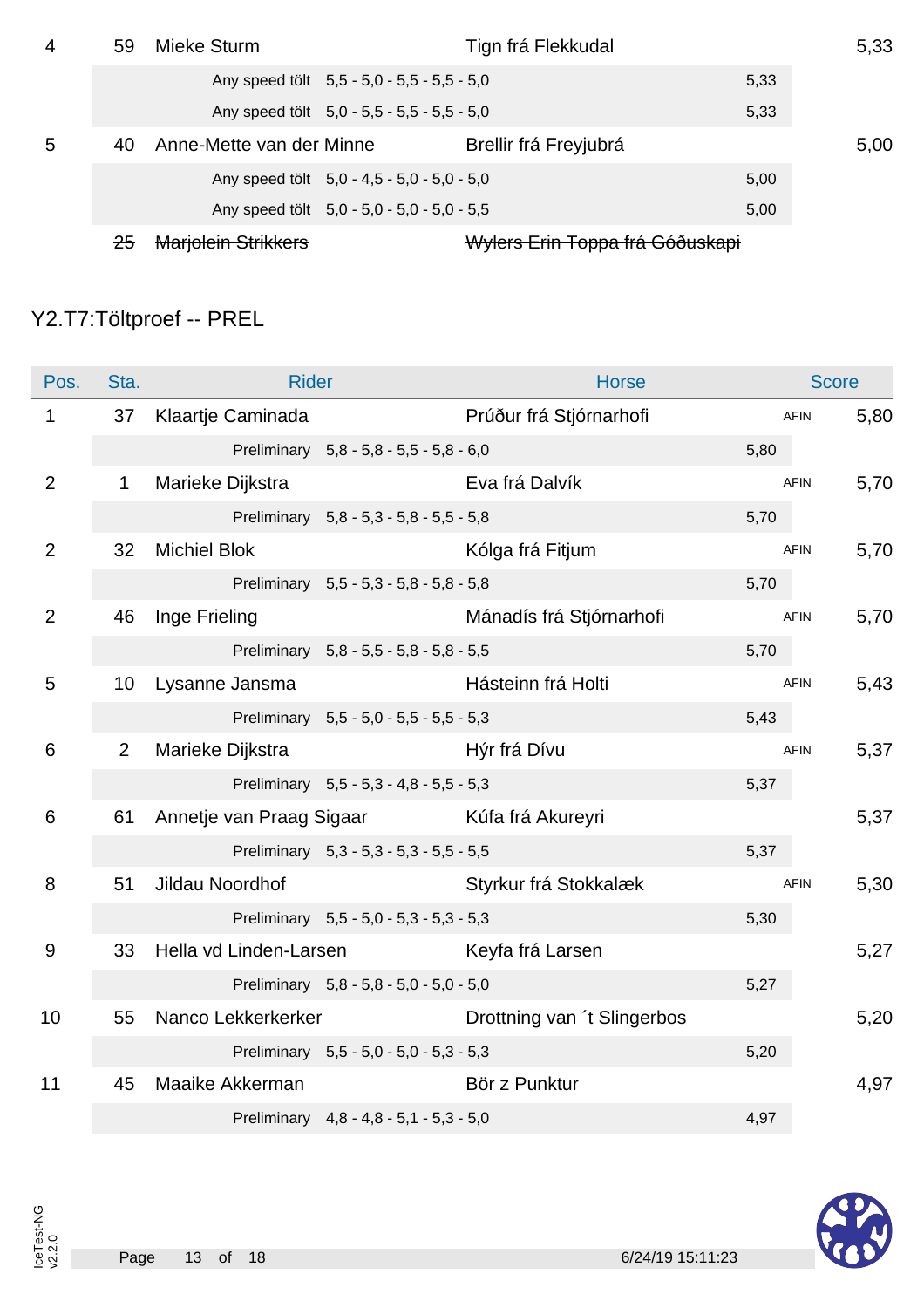| 11 | 56 | Fleur Holterman ten Hove |                                         | Dimmbrá frá Fálkahofi    |             | 4,97        |
|----|----|--------------------------|-----------------------------------------|--------------------------|-------------|-------------|
|    |    |                          | Preliminary 4,8 - 4,8 - 5,1 - 5,5 - 5,0 |                          | 4,97        |             |
| 13 | 4  | Wendy van Olphen         |                                         | Svanur frá Syðri-Reykjum |             | 4,87        |
|    |    |                          | Preliminary 5,0 - 5,0 - 4,8 - 4,8 - 4,8 |                          | 4,87        |             |
| 13 | 39 | Nicole van Dijk          |                                         | Hnýsa frá Skógartúni     |             | 4,87        |
|    |    |                          | Preliminary 5,0 - 5,0 - 4,8 - 4,8 - 4,8 |                          | 4,87        |             |
| 15 | 64 | Marjon van Dijk          |                                         | Mardís frá Árbakka       |             | 4,60        |
|    |    |                          | Preliminary 4,5 - 4,0 - 4,8 - 4,8 - 4,5 |                          | 4,60        |             |
| 16 | 16 | Jilles de Vries          |                                         | Vorsól frá Hróarsholti 2 |             | <b>DISQ</b> |
|    |    |                          | Preliminary 4,3 - 5,0 - 4,3 - 4,3 - 4,8 |                          | <b>DISQ</b> |             |

Mark Timmerman, Irene Steringa, Armet Tuijn, Josien Warris, Lisa Kroon

### Y2.T7:Töltproef -- AFIN [Active Test]

| Pos.           | Sta.         | <b>Rider</b>             |                                            | <b>Horse</b>             |      | <b>Score</b> |
|----------------|--------------|--------------------------|--------------------------------------------|--------------------------|------|--------------|
| 1              | 37           | Klaartje Caminada        |                                            | Prúður frá Stjórnarhofi  |      | 5,59         |
|                |              |                          | Slow tölt 6,0 - 5,5 - 5,5 - 5,5 - 6,0      |                          | 5,67 |              |
|                |              |                          | Any speed tölt 5,5 - 5,5 - 5,5 - 5,5 - 5,0 |                          | 5,50 |              |
| 1              | 46           | Inge Frieling            |                                            | Mánadís frá Stjórnarhofi |      | 5,59         |
|                |              |                          | Slow tölt 5,5 - 5,5 - 5,5 - 6,0 - 5,5      |                          | 5,50 |              |
|                |              |                          | Any speed tölt 5,5 - 6,0 - 6,0 - 5,5 - 5,5 |                          | 5,67 |              |
| 3              | 32           | <b>Michiel Blok</b>      |                                            | Kólga frá Fitjum         |      | 5,42         |
|                |              |                          | Slow tölt 5,0 - 5,0 - 5,5 - 5,5 - 5,5      |                          | 5,33 |              |
|                |              |                          | Any speed tölt 6,0 - 5,5 - 5,5 - 5,5 - 5,5 |                          | 5,50 |              |
| $\overline{4}$ | 10           | Lysanne Jansma           |                                            | Hásteinn frá Holti       |      | 5,17         |
|                |              |                          | Slow tölt 5,5 - 4,5 - 5,0 - 5,5 - 5,0      |                          | 5,17 |              |
|                |              |                          | Any speed tölt 6,0 - 5,0 - 5,5 - 5,0 - 5,0 |                          | 5,17 |              |
| 5              | 61           | Annetje van Praag Sigaar |                                            | Kúfa frá Akureyri        |      | 5,09         |
|                |              |                          | Slow tölt 5,0 - 5,0 - 5,0 - 5,0 - 5,5      |                          | 5,00 |              |
|                |              |                          | Any speed tölt 5,0 - 5,0 - 5,5 - 5,0 - 5,5 |                          | 5,17 |              |
|                | $\ddagger$   | Marieke Dijkstra         |                                            | Eva frá Dalvík           |      |              |
|                | $\mathbf{P}$ | Marieke Dijkstra         |                                            | Hýr frá Dívu             |      |              |

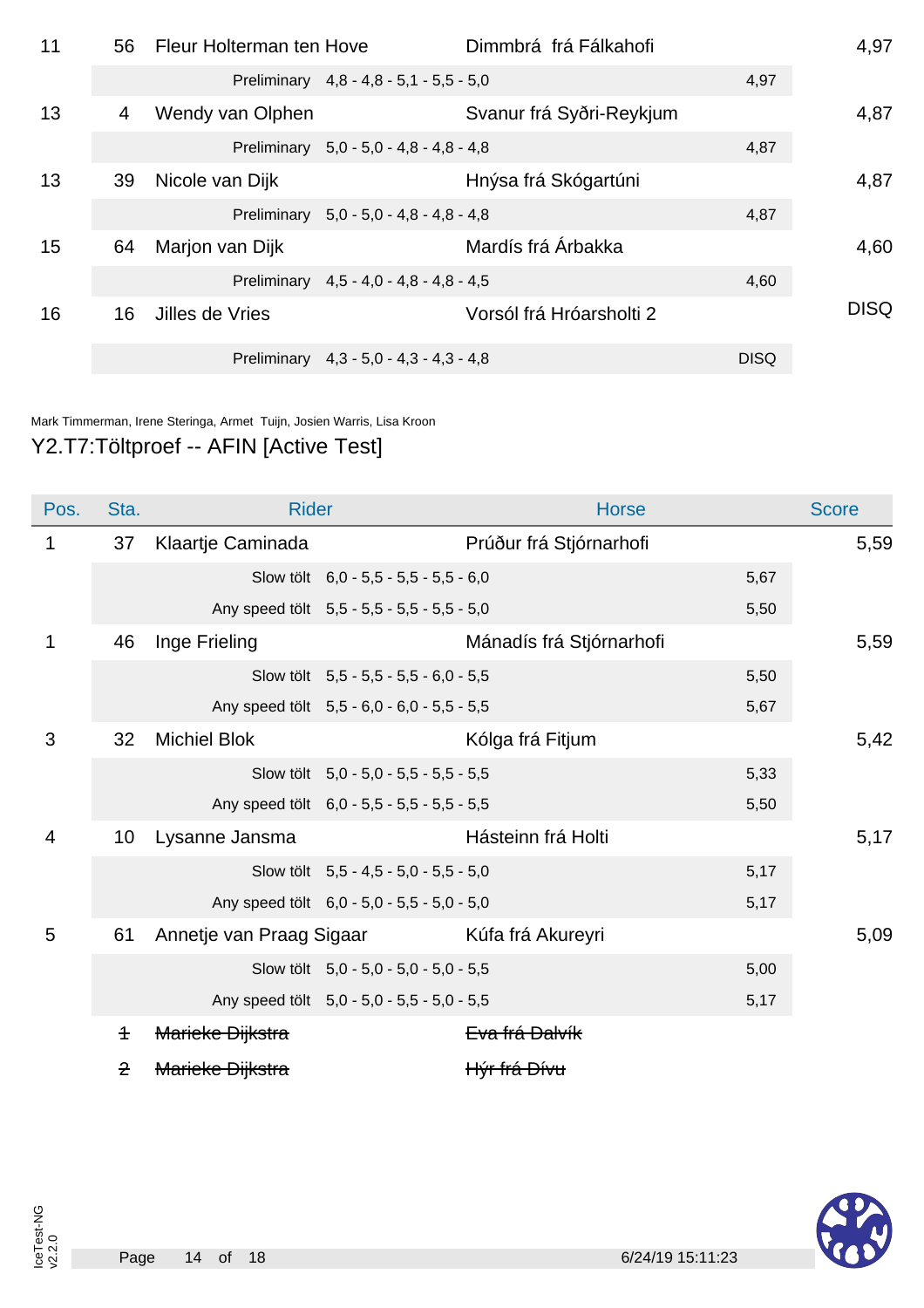#### Y2.T6:Töltproef -- PREL

| Pos.           | Sta. | <b>Rider</b>          |                                           | <b>Horse</b>         |      | <b>Score</b> |      |
|----------------|------|-----------------------|-------------------------------------------|----------------------|------|--------------|------|
| 1              | 50   | Meike de Graaf        |                                           | Vafi frá Fitjum      |      | <b>AFIN</b>  | 5,80 |
|                |      |                       | Preliminary 6,0 - 5,8 - 5,8 - 5,3 - 5,8   |                      | 5,80 |              |      |
| $\overline{2}$ | 68   | Rosanne Beijk         |                                           | Oðlingur van de Leye |      | <b>AFIN</b>  | 5,27 |
|                |      |                       | Preliminary 5,5 - 5,3 - 4,8 - 5,0 - 5,5   |                      | 5,27 |              |      |
| 3              | 17   | Jasper Boon           |                                           | Dalla frá Wyler      |      | <b>AFIN</b>  | 4,93 |
|                |      |                       | Preliminary $5.3 - 4.8 - 5.0 - 4.8 - 5.0$ |                      | 4,93 |              |      |
| 3              | 18   | <b>Marlous Wester</b> |                                           | Ullinn van de Leye   |      | <b>AFIN</b>  | 4,93 |
|                |      |                       | Preliminary 4,5 - 5,0 - 4,8 - 5,0 - 5,0   |                      | 4,93 |              |      |

Mark Timmerman, Armet Tuijn, Irene Steringa, Lisa Kroon, Eva Beun

#### Y2.T5:Töltproef -- PREL

| Pos.           | Sta.            | <b>Rider</b>                   |                                         | <b>Horse</b>              |      | <b>Score</b> |      |
|----------------|-----------------|--------------------------------|-----------------------------------------|---------------------------|------|--------------|------|
| 1              | 5               | <b>Brigitte Stoker Huitema</b> |                                         | Samúð frá Oddhóli         |      | <b>AFIN</b>  | 5,27 |
|                |                 |                                | Preliminary 5,9 - 5,3 - 5,0 - 5,0 - 5,5 |                           | 5,27 |              |      |
| 1              | 12 <sup>2</sup> | Ilona van der vloed            |                                         | Koldís fra Arnakke        |      | <b>AFIN</b>  | 5,27 |
|                |                 |                                | Preliminary 5,0 - 5,5 - 5,5 - 5,3 - 5,0 |                           | 5,27 |              |      |
| 3              | 42              | <b>Myrthe-Merel Scholte</b>    |                                         | Svartur van 't Ilperveld  |      | <b>AFIN</b>  | 5,10 |
|                |                 |                                | Preliminary 5,3 - 5,0 - 5,0 - 5,3 - 5,0 |                           | 5,10 |              |      |
| 4              | 19              | <b>Juliette Gunters</b>        |                                         | Mæja frá Álfhólum         |      | <b>AFIN</b>  | 4,77 |
|                |                 |                                | Preliminary 4,5 - 5,0 - 5,3 - 4,5 - 4,8 |                           | 4,77 |              |      |
| 5              | 26              | <b>Fieke Klein Wassink</b>     |                                         | Andvari van de Ruiterberg |      | <b>AFIN</b>  | 4,43 |
|                |                 |                                | Preliminary 4,5 - 4,3 - 4,5 - 4,3 - 4,5 |                           | 4,43 |              |      |
| 6              | 49              | Jilles de Vries                |                                         | Punktur frá Vogum         |      | <b>AFIN</b>  | 4,10 |
|                |                 |                                | Preliminary 4,0 - 3,8 - 4,0 - 4,3 - 4,5 |                           | 4,10 |              |      |
| $\overline{7}$ | 31              | Anne Brackman                  |                                         | Kosý frá Skarði           |      |              | 2,27 |
|                |                 |                                | Preliminary 3,5 - 3,3 - 4,0 - 0,0 - 0,0 |                           | 2,27 |              |      |
|                | 27              | Carolien Knibbe                |                                         | Gloría frá Sælukoti       |      |              |      |

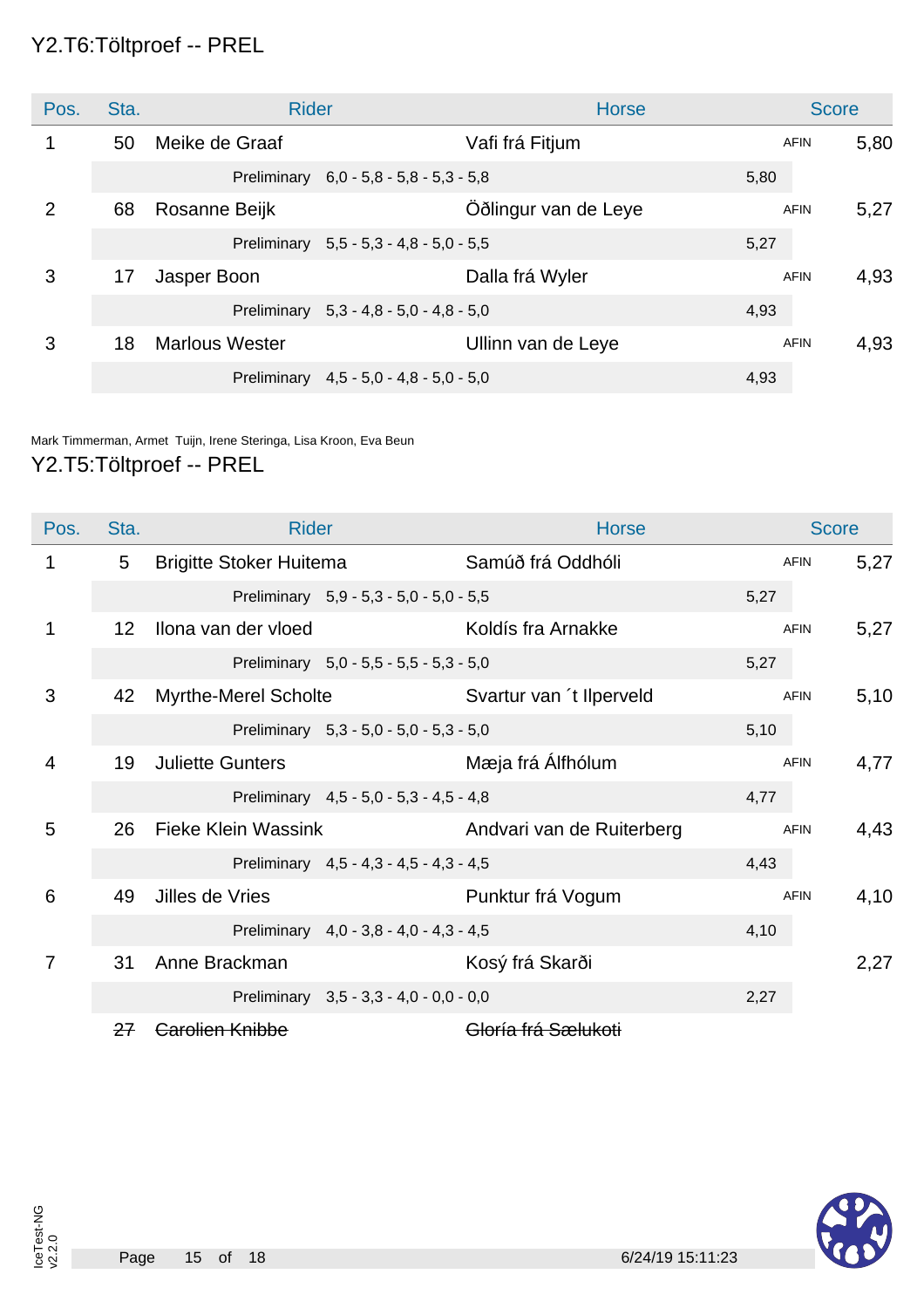### Y2.T5:Töltproef -- AFIN [Active Test]

| Pos.           | Sta.              | <b>Rider</b>                   |                                              | <b>Horse</b>              |      | <b>Score</b> |
|----------------|-------------------|--------------------------------|----------------------------------------------|---------------------------|------|--------------|
| 1              | 42                | <b>Myrthe-Merel Scholte</b>    |                                              | Svartur van 't Ilperveld  |      | 5,50         |
|                |                   |                                | Slow tölt $5.5 - 5.0 - 5.5 - 5.5 - 5.5$      |                           | 5,50 |              |
|                |                   |                                | Lengthen Strides 5,5 - 5,5 - 5,5 - 5,5 - 5,0 |                           | 5,50 |              |
| $\overline{2}$ | $12 \overline{ }$ | Ilona van der vloed            |                                              | Koldís fra Arnakke        |      | 5,34         |
|                |                   |                                | Slow tölt $5,0 - 5,5 - 5,5 - 5,5 - 5,5$      |                           | 5,50 |              |
|                |                   |                                | Lengthen Strides 5,5 - 5,0 - 5,5 - 4,5 - 5,0 |                           | 5,17 |              |
| 3              | 5                 | <b>Brigitte Stoker Huitema</b> |                                              | Samúð frá Oddhóli         |      | 5,33         |
|                |                   |                                | Slow tölt $5.5 - 5.5 - 4.5 - 5.0 - 5.5$      |                           | 5,33 |              |
|                |                   |                                | Lengthen Strides 6,0 - 5,5 - 5,0 - 5,0 - 5,5 |                           | 5,33 |              |
| 4              | 19                | <b>Juliette Gunters</b>        |                                              | Mæja frá Álfhólum         |      | 4,17         |
|                |                   |                                | Slow tölt $4.0 - 4.5 - 5.0 - 4.0 - 4.5$      |                           | 4,33 |              |
|                |                   |                                | Lengthen Strides 2,0 - 4,0 - 4,0 - 4,0 - 4,0 |                           | 4,00 |              |
|                | <del>26</del>     | <b>Fieke Klein Wassink</b>     |                                              | Andvari van de Ruiterberg |      |              |

## Y2.T4:Töltproef -- PREL

| Pos.           | Sta. | <b>Rider</b>                            | <b>Horse</b>                   | <b>Score</b>        |
|----------------|------|-----------------------------------------|--------------------------------|---------------------|
|                | 35   | <b>Marieke Mulder</b>                   | Tófa von der Igelsburg         | 6,23<br><b>AFIN</b> |
|                |      | Preliminary 6,6 - 6,0 - 6,1 - 5,9 - 6,6 | 6,23                           |                     |
| $\overline{2}$ | 36   | <b>Marieke Mulder</b>                   | Huginn van de Logtenburg       | 5,47<br><b>AFIN</b> |
|                |      | Preliminary 5,4 - 5,5 - 5,8 - 5,4 - 5,5 | 5,47                           |                     |
| 3              | 30   | Manuela Lekkerkerker                    | Valdís van 't Slingerbos       | 5,17<br><b>AFIN</b> |
|                |      | Preliminary 5,5 - 5,0 - 5,0 - 4,9 - 5,5 | 5,17                           |                     |
| 4              | 34   | Regina Plate                            | Baldinn frá Sólssandaldastaðir | 4,90<br><b>AFIN</b> |
|                |      | Preliminary 5,0 - 4,9 - 4,5 - 4,9 - 4,9 | 4,90                           |                     |
| 5              | 28   | Henk Nijzingh                           | Sokki frá Gamla Garð           | 4,53<br><b>AFIN</b> |
|                |      | Preliminary 5,0 - 4,4 - 3,9 - 4,4 - 4,8 | 4,53                           |                     |
| 6              | 22   | Carla Beunder                           | Qkætir du Biot                 | 4,30<br><b>AFIN</b> |
|                |      | Preliminary 4,4 - 4,6 - 4,4 - 3,8 - 4,1 | 4,30                           |                     |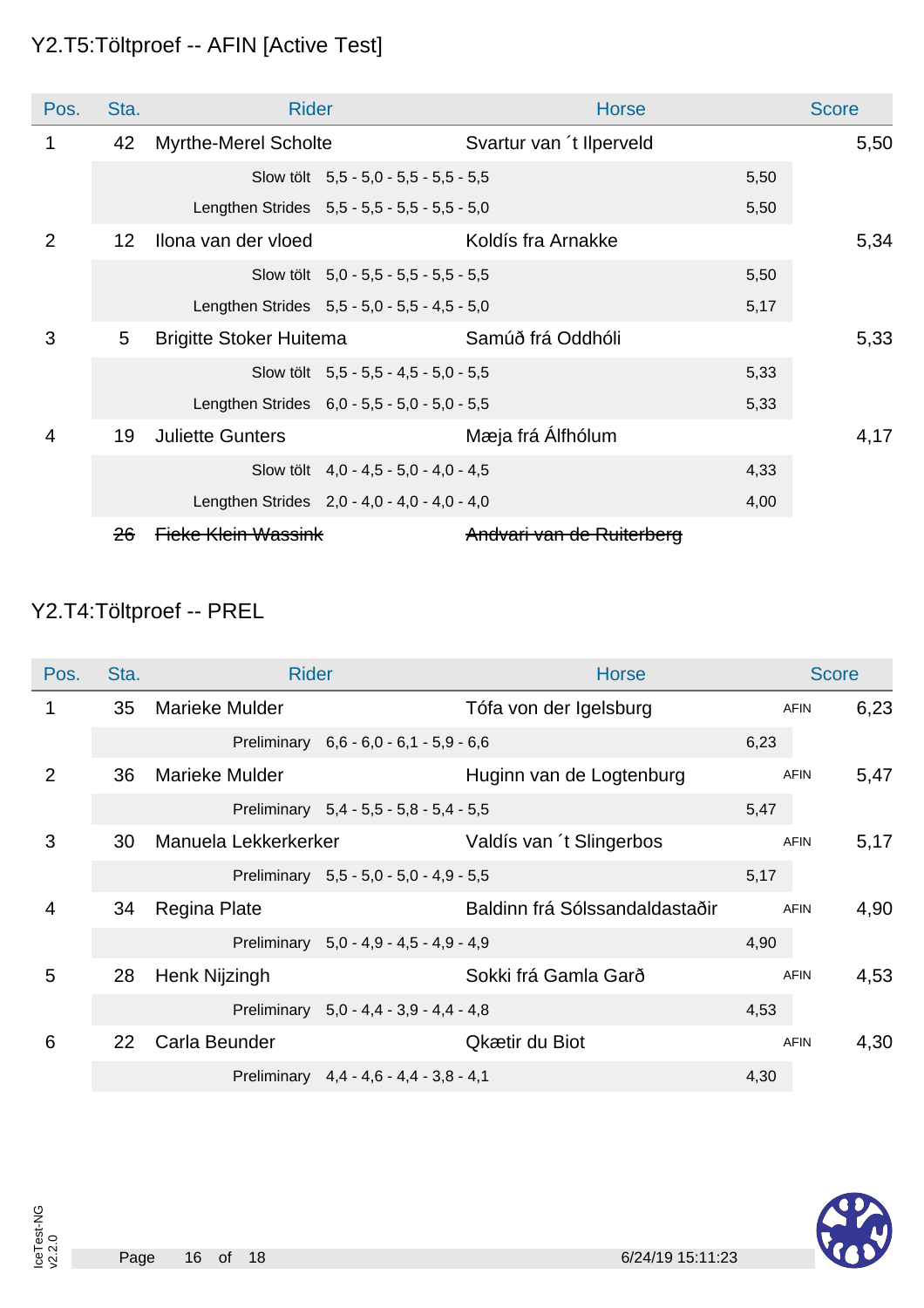Preliminary 5,4 - 5,8 - 5,8 - 5,6 - 5,5

#### Mark Timmerman, Irene Steringa, Armet Tuijn, Eva Beun, Lisa Kroon Y2.T4:Töltproef -- AFIN

| Pos.           | Sta. | <b>Rider</b>                                      |                                            | <b>Horse</b>                   |      | <b>Score</b> |
|----------------|------|---------------------------------------------------|--------------------------------------------|--------------------------------|------|--------------|
| 1              | 35   | Marieke Mulder                                    |                                            | Tófa von der Igelsburg         |      | 6,38         |
|                |      |                                                   | Any speed tölt 6,5 - 6,5 - 6,0 - 6,5 - 6,0 |                                | 6,33 |              |
|                |      | Slow, steady and calm 5,5 - 5,5 - 6,0 - 6,0 - 6,0 |                                            |                                | 5,83 |              |
|                |      |                                                   | Loose rein 7,0 - 6,5 - 7,0 - 6,5 - 6,5     |                                | 6,67 |              |
| $\overline{2}$ | 34   | Regina Plate                                      |                                            | Baldinn frá Sólssandaldastaðir |      | 5,09         |
|                |      |                                                   | Any speed tölt 4,5 - 5,0 - 5,0 - 5,0 - 5,0 |                                | 5,00 |              |
|                |      | Slow, steady and calm 5,0 - 5,0 - 5,5 - 5,0 - 5,0 |                                            |                                | 5,00 |              |
|                |      |                                                   | Loose rein $5,5 - 5,0 - 5,5 - 5,0 - 5,0$   |                                | 5,17 |              |
| 3              | 30   | Manuela Lekkerkerker                              |                                            | Valdís van 't Slingerbos       |      | 4,96         |
|                |      |                                                   | Any speed tölt 6,0 - 5,5 - 6,0 - 5,5 - 6,0 |                                | 5,83 |              |
|                |      | Slow, steady and calm 6,0 - 6,0 - 6,0 - 5,5 - 6,0 |                                            |                                | 6,00 |              |
|                |      |                                                   | Loose rein $5,5 - 4,0 - 4,0 - 4,0 - 4,0$   |                                | 4,00 |              |
| 4              | 22   | Carla Beunder                                     |                                            | Qkætir du Biot                 |      | 4,79         |
|                |      |                                                   | Any speed tölt 5,0 - 4,5 - 5,0 - 4,5 - 4,5 |                                | 4,67 |              |
|                |      | Slow, steady and calm 5,0 - 4,5 - 5,5 - 4,5 - 5,0 |                                            |                                | 4,83 |              |
|                |      |                                                   | Loose rein $5.0 - 4.5 - 5.0 - 4.0 - 5.0$   |                                | 4,83 |              |
| 5              | 28   | Henk Nijzingh                                     |                                            | Sokki frá Gamla Garð           |      | 4,71         |
|                |      |                                                   | Any speed tölt 5,0 - 5,0 - 4,5 - 5,0 - 5,0 |                                | 5,00 |              |
|                |      | Slow, steady and calm 4,5 - 5,0 - 5,0 - 4,5 - 5,0 |                                            |                                | 4,83 |              |
|                |      |                                                   | Loose rein $4.0 - 4.5 - 4.5 - 4.5 - 5.0$   |                                | 4,50 |              |
|                | 36   | Marieke Mulder                                    |                                            | Huginn van de Logtenburg       |      |              |

#### Y2.T3:Töltproef -- PREL

| POS. | sta. | --<br>uder | Horse | ור זי זר |
|------|------|------------|-------|----------|
|      |      |            |       |          |